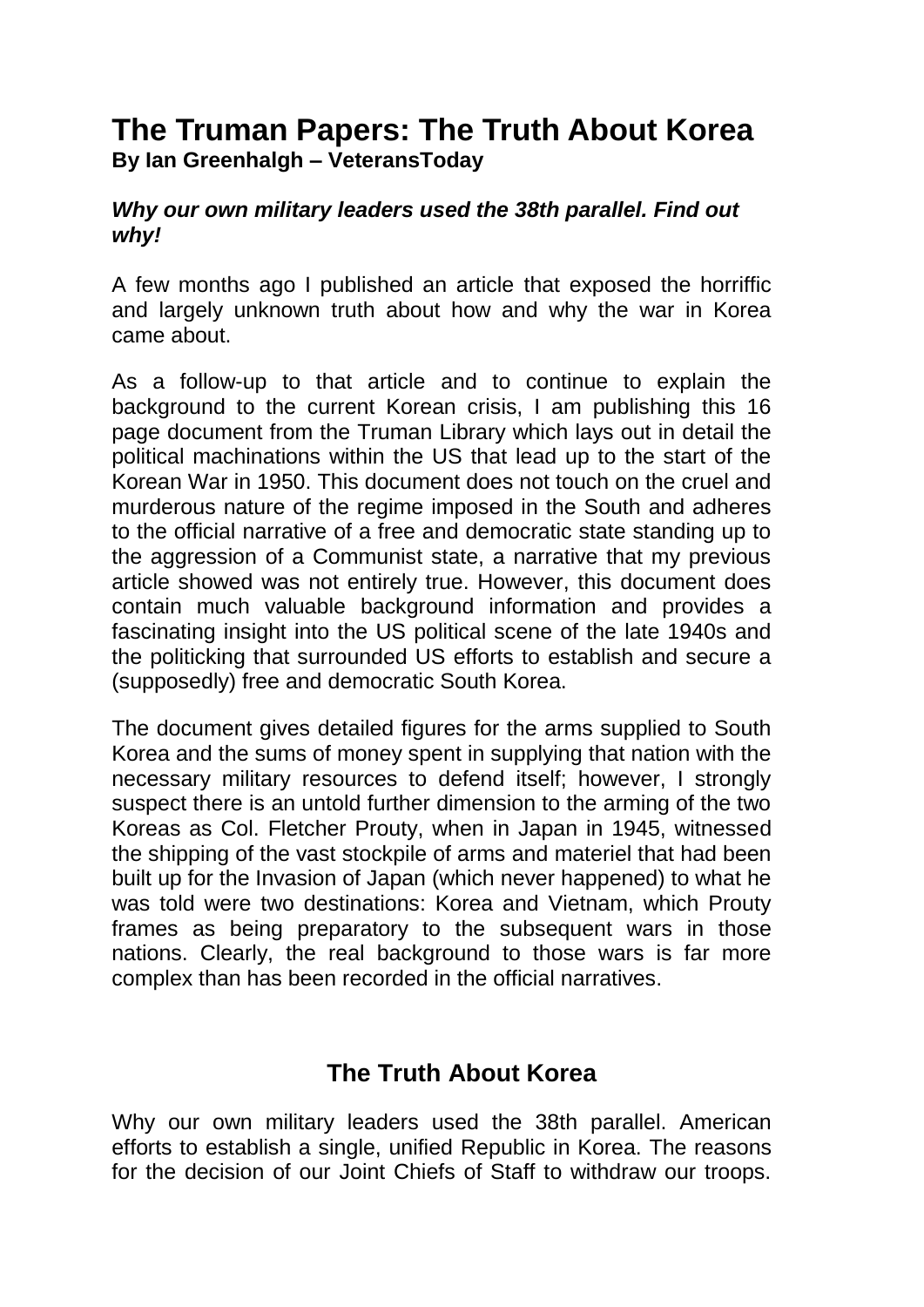Military and economic aid given by the United States. Republican opposition to Administration plans to strengthen the Republic of South Korea against Communism.

Democratic Senatorial Campaign Committee Senator Clinton P. Anderson, Chairman Leslie L. Biffle, Secretary

## Foreword

The unprovoked aggression by the Soviet dominated government of North Korea against the Republic of Korea has created widespread interest in recent relations of the United States with Korea. There have been full accounts of U.S.-Korean relations published. recently by the Department of State and Congressional committees. In order, however, that the most significant facts may be readily available, they are set out in this pamphlet. President Truman, the Democratic Party and the Democratic leadership and membership in the Senate and House of Representatives believe firmly that foreign affairs should he conducted on a bipartisan or non-partisan basis. That is undoubtedly the belief of a farsighted but comparatively small group in the Republican party and in the Republican membership in the Senate and House. Full tribute is paid here and now to the wisdom and patriotism of these men and women.

There can be no question, however, that the leadership of the Republican party and its leadership and the majority of its membership in the Senate and House, motivated by isolationism and pure partisanship, have endeavored in many cases to obstruct the adoption of foreign policy measures vital to the welfare of the country which have been advanced by the Administration and in fact supported on a bipartisan basis by farsighted Republicans.

These Republican leaders in the party and the Congress are now engaged in a frenzied effort to hide their guilt for obstructing the efforts of the Administration to strengthen the Republic of Korea and the free world. They are brazenly propagating false and distorted accounts of certain aspects of U.S.-Korean relations. These matters are dealt with particularly to make certain the truth is known.

## The Significance of Korea

Korea is a mountainous peninsula slightly larger than New England, New Jersey and Maryland combined. It has a total population of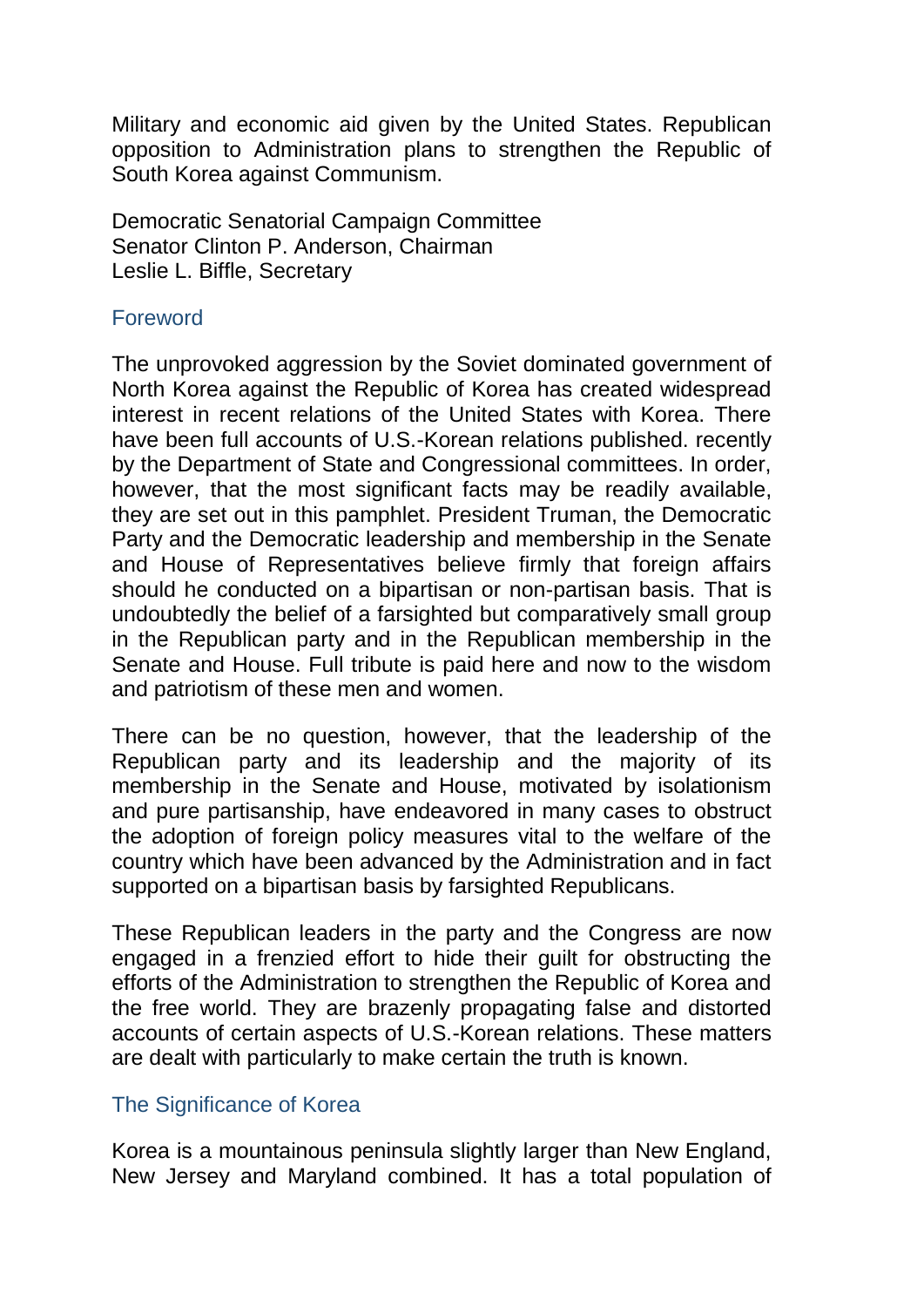about 30 million. The Republic of Korea south of the 38th parallel embraces about half of the land area and 20 million of the people. Korea had been annexed by Japan in 1910 and remained a Japanese colony until liberated at the end of world war II.

The significance of Korea cannot be measured in terms of its relatively small area and population. In the great world struggle in which the United States and other free nations are resisting the determined efforts af the soviet imperialism to dominate the world, the success of American efforts to help the people of Korea build a free nation is of immeesursble importance. As President Truman ssid in proposing the "little ECA" for Korea to the Congress on June 7, 1949:

"Korea has become a testing ground in which the validity and practical value of the ideals and principles of democracy which the Republic is putting into practice are being matched against the practices of communism which have been imposed on the people of North Korea. The survival and progress of the Republic toward a self-supporting, stable economy will have an immense and farreaching influence on the people of Asia. Moreover, the Korean Republic, by demonstrating the success and tenacity of democracy in resisting communism, will stand as a beacon of the people of northern Asia in resisting the control of communist forces which have overrun them.

"If we are faithful to our ideals and mindful of our interests in establishing peaceful and prosperous conditions in the world, we will not fail to provide the aid which is so essential to Korea at this critical time."

### Background of Policy

The question of policy toward Korea was first discussed by the Allies during the war at the Cairo Conference of December 1943- At that time the United States, the United Kingdom and China were looking for means to create dissension within the Japanese Empire and help split it up. They also had in mind the long-range purposes of the war against Japan.

They recognized the enslavement of the people of Korea and stated their determination that "in due course Korea shell become free and independent." Later on at Potsdam they agreed that the terms of the Cairo declaration should he carried out. When Soviet Russia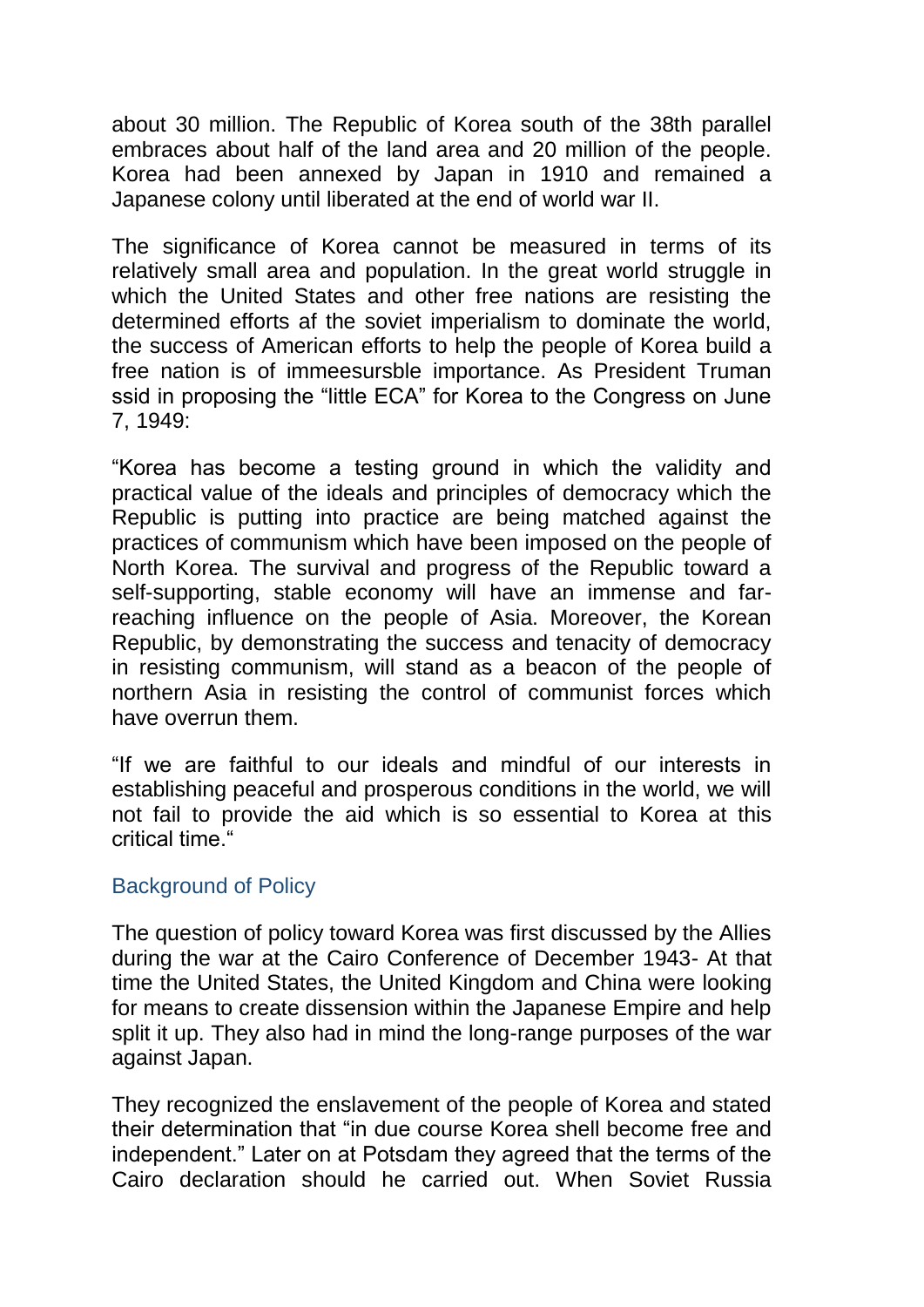declared war on Japan on August 8, 1945, it also joined in the Potsdam declaration and thus committed itself to the freedom and independence of Korea.

### The 38th Parallel

Among the many oft-repeated false statements oi' partisan propagindists are those that the United States gave Korea north of. the 38th parallel to Russia at Yalta, and that the Administration was at fault in not occupying all of Korea. As usual, the facts are quite different. There are three which are most important:

(l) Neither the division of Korea along the 38th parallel nor the joint occupation of Korea was decided upon or in fact considered in any way at the Yalta or Potsdan Conferences. It was not the subject of any agreement, secret or otherwise.

(2) The drawing of the line was entirely a military decision recommended by Secretary Stimson upon the advice of the Joint Chiefs of Staff.

The sole purpose of the line was to define the areas in which United States forces and Soviet forces would accept the surrender of Japanese troops in Korea at the end of the war against Japan. when the question was being considered on August 11-15, 1945, Soviet forces already were well into Manchuria. Other Soviet forces were on the border 'between Korea and the Soviet Maritime Provinces. Some had already entered Korea. The great Soviet base of Vladivostok is only some eighty miles from the northeast border of Korea. On the other hand, the nearest American forces were on Okinawa, some 603 miles south of Korea, and were needed to occupy Japan while most of the forces available for movement into Korea were as far distant as the Philippines, some 1500 to 2000 miles away'.

It was recognized by the military and foreign policy authorities that the line should be drawn as far north as it was practicable for our troops to reach. The military authorities with the advice of the Joint Chiefs of Staff recommended the 38th parallel because it included the Korean capital of Seoul with its port and communication area. and because under the circumstances at the time the United States could not send to Korea the forces necessary to receive the Japanese surrender further north.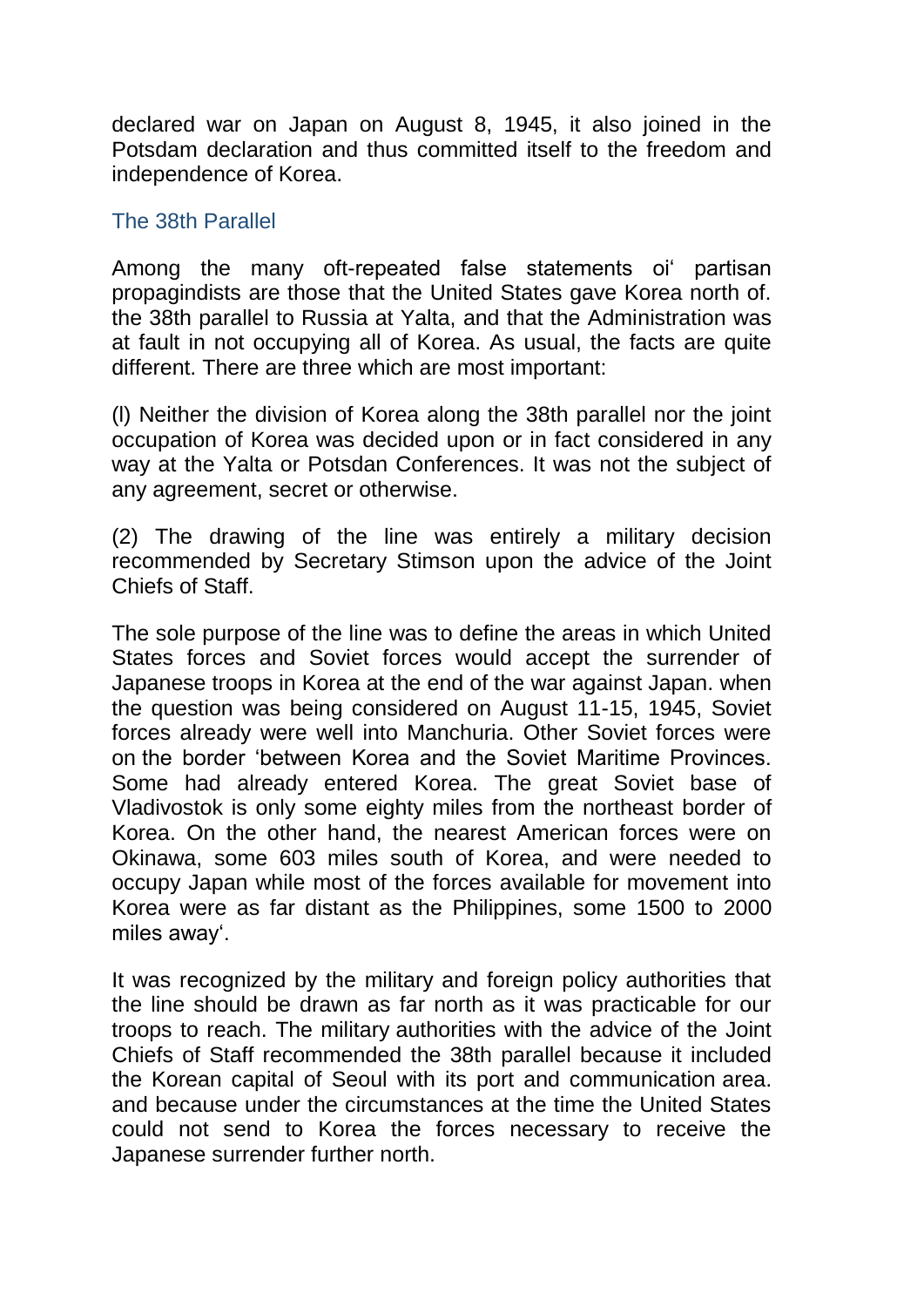Secretary Stimson submitted this recommendation to the State-War-Navy Coordinating Comrnittee and it was included in General Order No. IV

This was issued by General MacArthur as Supreme Commander for the Allied Powers to the Japanese Government for all of the Japanese armed forces.

(3) Far from permitting the Soviet Union to take over a part of Korea from which it could have been excluded, the establishment of the 38th parallel line actually held for the free people of Korea the southern half of the country, which otherwise would easily have been overrun by the Red Army.

### United States Efforts to Unite Korea

It should, of course, he thoroughly understood that the division of Korea and the movement of United States forces into Korea was never intended to be for a long-term occupation. This was a development which resulted from the persistent refusal of the USSR to agree to the establishment of a united and independent Korea upon terms which would do justice to the aspirations of the Korean people for freedom and national independence.

At the Cairo Conference, in December 19113, the United States, Great Britain and China had declared that, after Japan had been defeated, all Korea would become a single Republic. This was reaffirmed at the Potsdam Conference, in July 1945. The Soviets joined in that pledge. From the first days after the acceptance of Japanese surrender, the United States endeavored to obtain agreement of fulfillment by the USSR of its pledge. The Soviets on their part refused to deal with any non-Communist Korean groups and rejected every reasonable proposal advanced. At the same time, they engaged in an ever-increasing campaign of anti-American propaganda and vilification and commenced to create Communist controlled military forces in North Korea. In view of this stalemate, it was concluded that the justified desire of the Korean people for independence and unity entitled them to have the aid of the world community in getting it. Therefore, the United States took the Korean problem to the United Nations in November of 1947, asking that Korea be established as a unified nation through election of a provisional government which would draw up a constitution. The Korean issue was handled before the General Assembly by M. John Foster Dulles, a member of the U. S. Delegation. The proposal was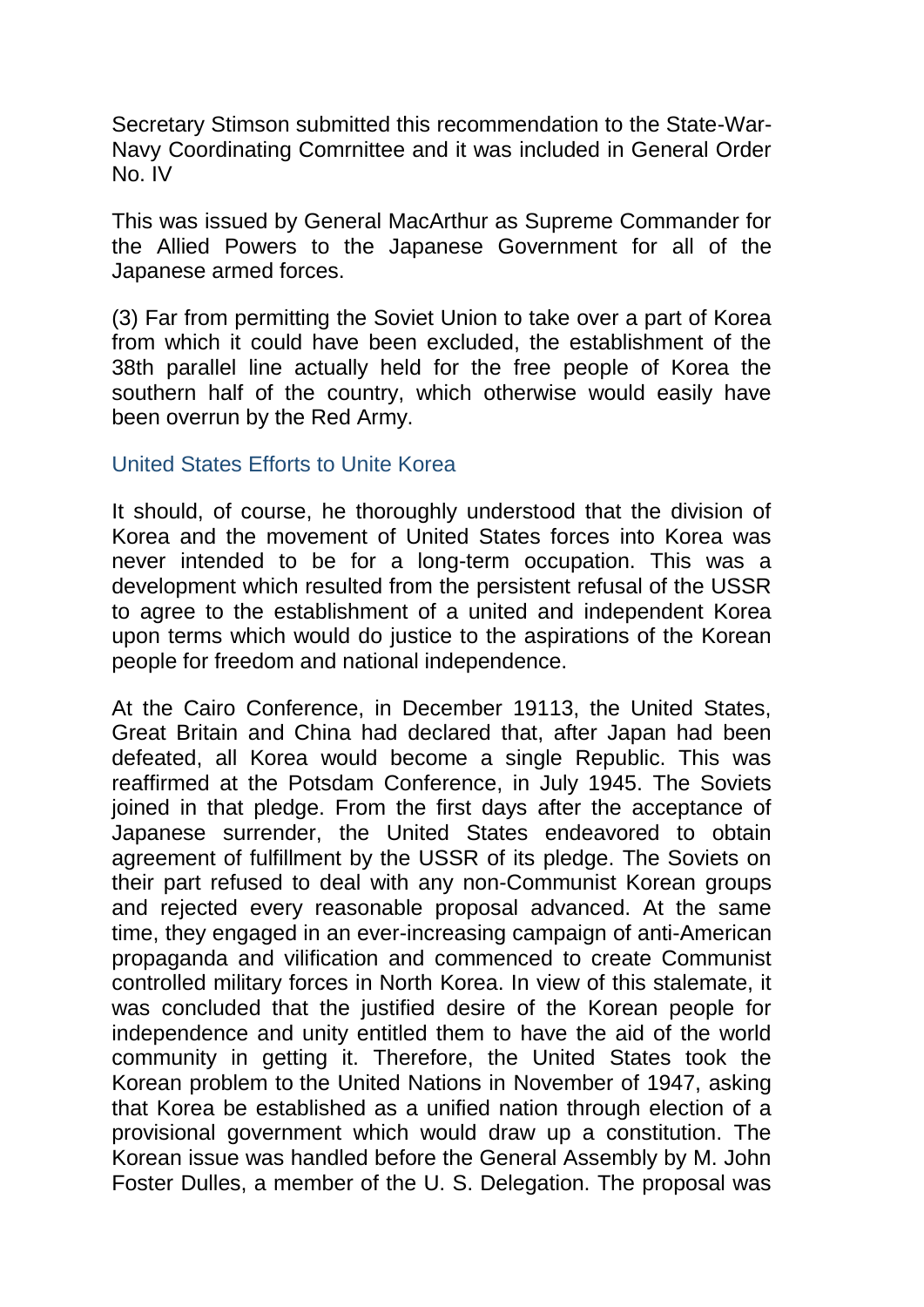approved by a vote of 43-0, with Russia and her satellites abstaining.

The election was observed by a United Nations Commission but was confined to south Korea because the puppet communist officials of North Korea refused to let the United Nations Commission travel north of the 38th parallel. More than 95% of the eligible voters of South Korea participated in the election in spite of communist terrorism that left nearly 100 Koreans dead during the election.

The National Assembly of the democratic Republic of Korea adopted its constitution on July 12, 1948. The constitution promised the Korean people "security, liberty, and happiness" and provided for democratic government. This constitution only affected the twothirds of the population living south of the 33th parallel. One hundred seats in the legislature of the Republic were left vacant for representatives of the people in Northern Korea. The Republic of Korea was inaugurated August 15, 1948.

Meanwhile, the Soviet controlled North Korean regime announced that a constitution for the "Korean Democratic People's Republic" had been adopted and that elections would he held in August of 1948 to elect repwesantatives. The Communist North Korean government pretended to hold a "nation-wide" election with "secret" ballots being cast in South Korea.

The General Assembly in September 1948 recognized the Republic of Korea as the only democratically established government in Korea. The United States and all the major free nations have recognized the Republic. The United states sponsored the admission of the Republic to the United Nations but Soviet Russia vetoed its entrance. (USSR and Ukranian delegates cast the only opposing votes.)

### Withdrawal of United States Forces

Partisan practitioners of hindsight are now claiming that the withdrawal of United States forces from Korea was an unsound step not advised by American military authorities and should not have been taken. They add that if American forces had been left; the north Korean attack would not have come.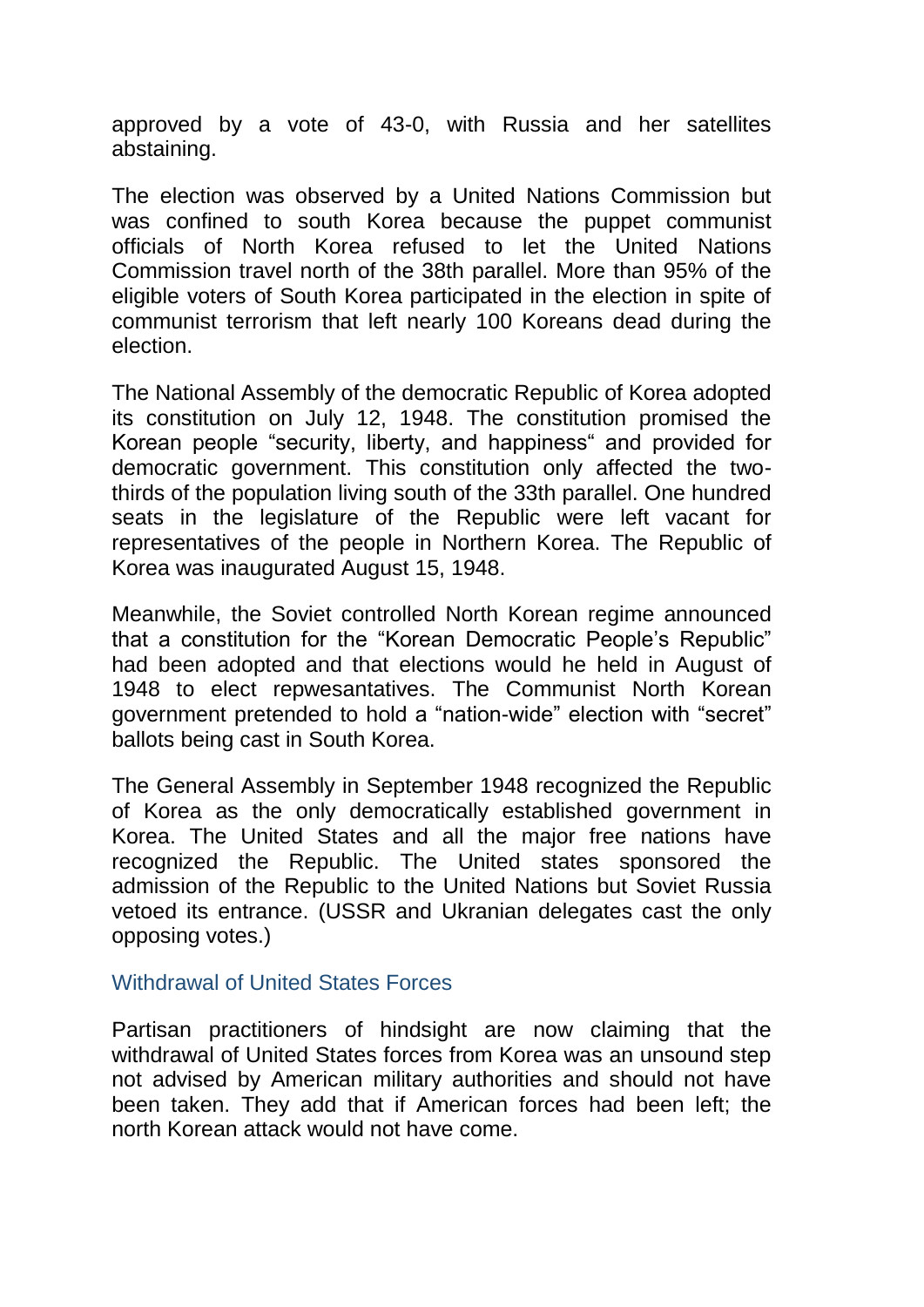The facts are: The withdrawal was primarily for military reasons and upon the recommendation of military authorities. It was requested by the United Nations. It was made upon the recommendation of and in full consultation with responsible Republican officials. It was made only after General MacArthur had stated that Korean security forces were prepared to take over.

In the first place, the withdrawal of American forces was primarily for military reasons and upon the recommendation of the Defense establishment. American military manpower was severely limited by the rapid demobilization demanded by the people at the end of the war, by the cut in funds available for military purposes made necessary by the Republican-sponsored Knutson tax bill and by the limitations on manpower for American armed forces.

It was therefore necessary for United States military authorities to spread our available manpower thin throughout the many areas of United States world-wide responsibility where potential danger might become real trouble.

Prior to the time the United States took the Korean case to the UN in the fall of 1947, the responsible authorities in the United States Government considered specifically whether the United States had any strategic reason for retaining forces there.

In light of the Pacts stated above, the Joint Chiefs of Staff stated, and the Secretary of Defense informed. the State-War-Navy Coordinating Committee, that the United States had little strategic interest in maintaining the existing troops in Korea. At that time the Joint Chiefs of Staff were General Eisenhower, Admiral Nimitz and General Spaatz of the Air Force. The Secretary of Defense was Mr. Forrestal. They felt that existing shortages of military manpower in many areas of American responsibility throughout the world, made it essential that all available manpower be utilized in accordance with the relative military priorities of such areas.

Because of these military considerations the resolution on Korea submitted to the UN by the United States in October 1947 contained a provision calling for the withdrawal of all occupying forces.

Following the refusal of the U.S.S.R. to permit the UN to hold elections in North Korea, the National Security Council in April 1948 again considered the question of troop withdrawal. with the advice of the Joint Chiefs of Staff (General Bradley, Admiral Denfeld and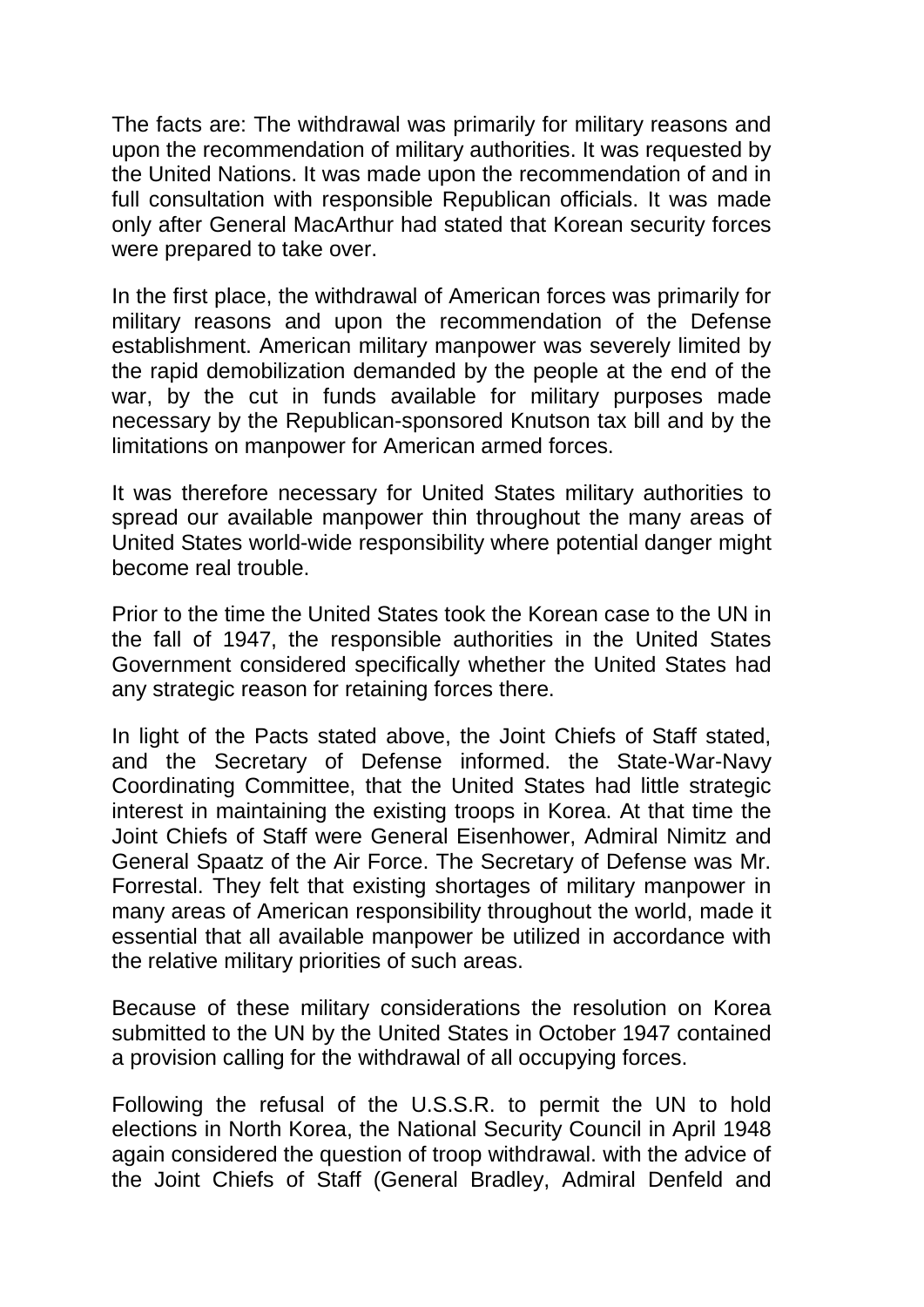General Spaatz) and the Department of Defense, of which Mr. Forrestal was still Secretary, the National Security Council concluded, with the approval of the President, that the United states should prepare to withdraw its forces following the formation of a separate government in South Korea and by the end of 1948, if possible. Meanwhile a gradual reduction of forces was to be carried out.

This reduction proceeded cautiously and was stopped in the fall of 1946 because the General Assembly had not completed its action on Korea and because conditions in Korea did not justify going on with the withdrawal at that time.

In March 1949 the National Security Council completed its review of Korean policy. At that time the total strength oi' United Stated trained south Korean forces was 114,000 divided as follows: 65,000 Army; 16,000 Police; 14,000 Coast Guard. 50,000 of the Army were fully equipped with United States infantry-type materiel. About one-half of the police and Coast Guard were equipped with United States side arms and carbines, while the remainder had Japanese equipment.

Responsible American military representatives in the field, including General MacArthur, had reported that the state of combat readiness of the U.S.-trained South Korean forces was such as to justify the withdrawal of United States occupation forces.

Under these circumstances and in view of the recommendation the General Assembly had made in December 1948 that all forces should leave Korea, and in view of the fact that the Republic was now an independent nation, it was agreed that preparations should be undertaken to complete withdrawal not later than June 30, 1949. This was done and the withdrawal was completed by that date.

In the second place, the withdrawal of American forces was in accordance with the policy of the United Nations. As pointed out above, after American military authorities had recommended the withdrawal of our forces as a matter of our own interest, the United States had included a provision calling for withdrawal in the resolution on Korea proposed to the General Assembly in October 1947. The General Assembly resolution was adopted on November 14, 1947 had called. For the withdrawal of both United States and U.S.S.R. forces as soon as practicable after the establishment of tlte Korean Government. Thisprovision was warmly supported by other UN members and adopted 43-0, with the Soviet bloc not voting.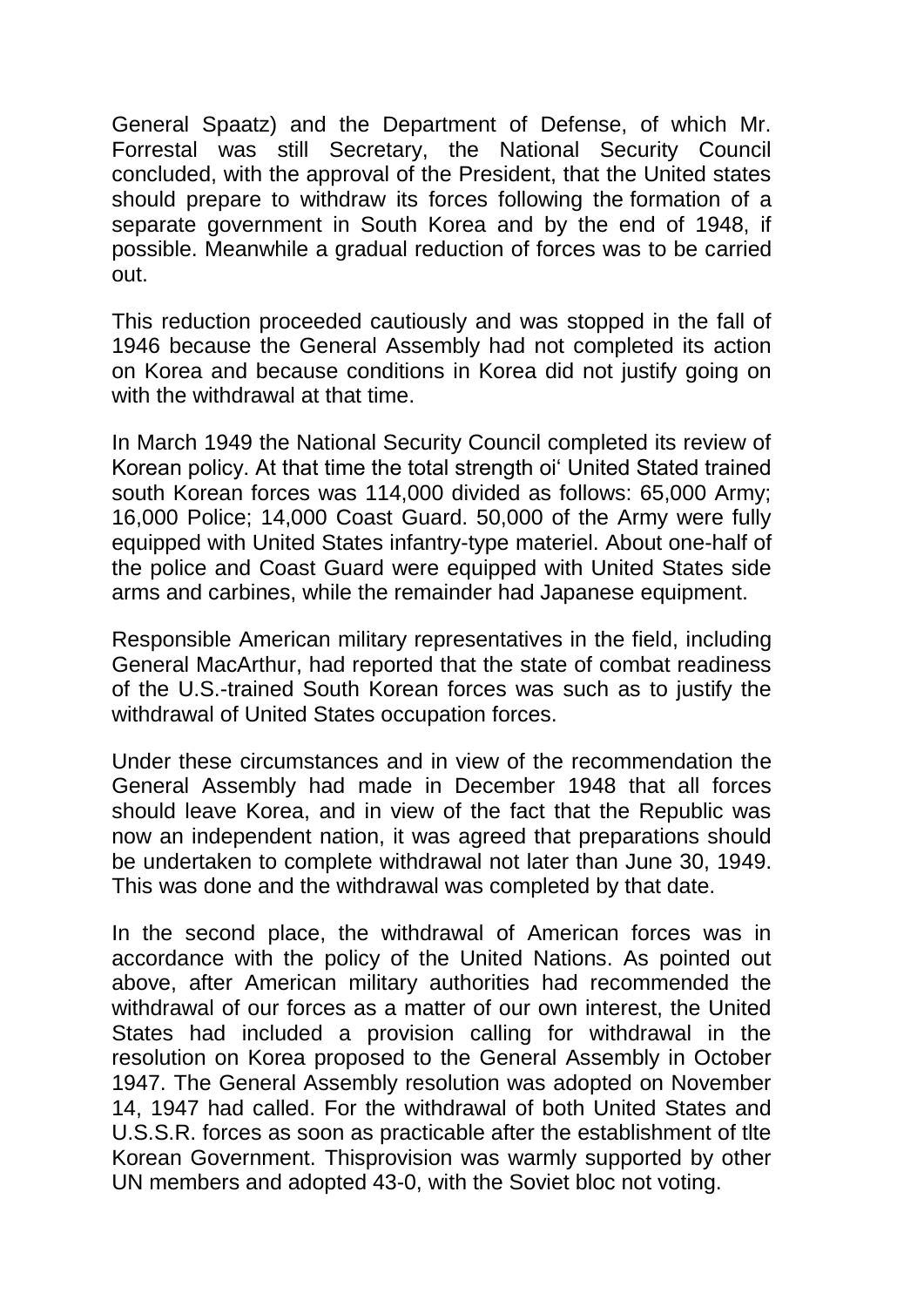The member of the U.S. Delegation to the UN who handled this resolution before the General Assembly was Mr. Dulles. In presenting the U.S. position he emphasized on several occasions the desire of the U.S. to withdraw from Korea all its occupation forces and that the U.S.S.R. should withdraw its forces. He declared that the U.S. had no intention of seeking bases in Korea.

After the UN-sponsored elections in Korea in 1948, Mr. Dulles again handled the resolution on Korea in the General Assembly which also called for the withdrawal of forces. This resolution was adopted December 12, 1948. As far as could be known, Soviet forces were, in fact, withdrawn from North Korea in December 1948. It was important that the United States faithfully follow these resolutions. In addition, it has been the policy of the United States to refrain from military interference in the affairs of free nations. After Korea became an independent nation, it was important that she be freed of foreign occupying forces. It should be recalled that after the United Nations had established the Republic as an independent country, Soviet propaganda proclaimed that the Republic was being held under military control by the United States. This propaganda would have had serious political effects throughout the Far East if United States forces had continued to remain in the Republic.

### United States Assistance to Korea

Perhaps the most outstanding of' the many examples of partisan hindsight is the charge that the Administration did not give adequate assistance to Korea. This charge is shouted most loudly and with least grace by the very Republican leaders who opposed the economic and military aid programs .

A tabulation of the total aid sent to the Republic of Korea by the United States is at Appendix I.

The ability of a country to defend itself against internal insurrection and foreign aggression depends upon both its economic and military strength. Tanks and guns are necessary to repel invasion, but these implements of war become ineffective when those who man them are hungry and are embittered against the country they are called upon to defend. Empty stomachs and resentful minds are breeding places for Communism. The social welfare of a nation is as important as its armaments. Senator Vandenberg pointed this out when in the Senate Foreign Relations Committee hearings on the Mutual Defense Assistance Program in 1949 he stated that there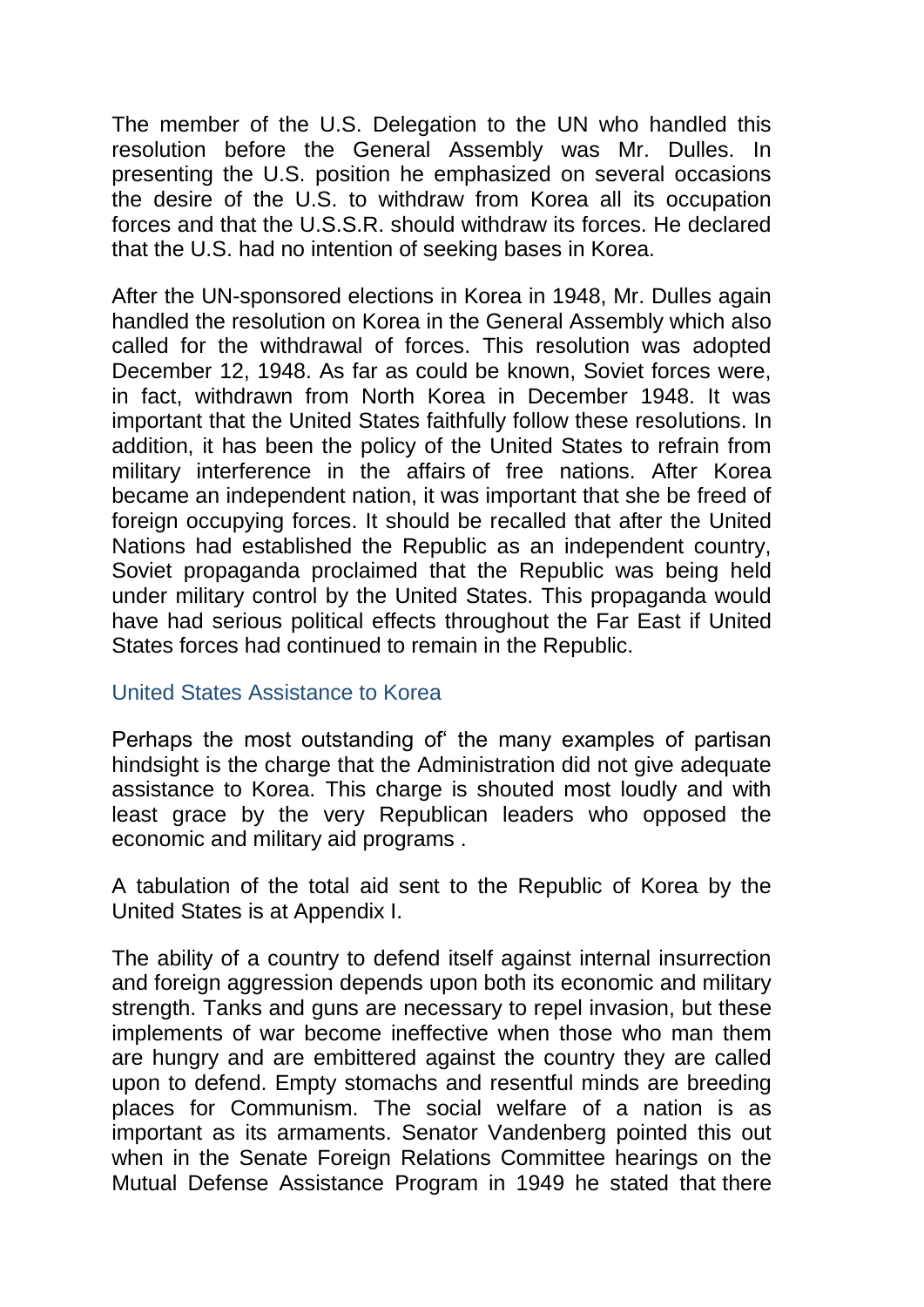would be no use in voting for military aid to Korea if economic aid were not also voted. This was of course true, yet the way this principle was followed by the Republicans in the Congress can he seen from their actions on two major measures for economic aid to Korea proposed by the Administration.

### Economic Aid to Korea

(1) A proposal was made by Under Secretary Acheson in the spring of 1947 that there be started at once a three-year grant-in-aid program to the Republic of Korea. This program was calculated to make the Republic substantially self-supporting by June 30, 1950. If this program had been carried out as planned, the Republic of Korea would have had by now the economic strength to support a defense force which might have deterred North Korean aggression or if it had come, would have heen far more potent in limiting its effectiveness. Yet when this farsighted proposal was presented to the leaders in both the Senate and the House of the Republican 50th Congress, they neither recognized vital importance of the plan nor gave it consideration.

(2) President Truman submitted, in June 1949, a plan for a "little ECA" for Korea. In submitting the measure to the 1st Congress, the President made it clear that to stave off danger from the Communists north of the 38th parallel, the inhabitants of the Republic of South Korea would have to enjoy the material benefits of democratic institutions–a self-supporting economy and a decent standard of living. The President pointed out that while the aid then given to Korea was essentially for basic relief without which the Republic's economy would collapse, bare relief alone could not make South Korea self-supporting. Consequently, the objective of the aid should be recovery, and not merely relief. The President called upon Congress to authorize for Korea an ECA program such as had been provided for countries of Western Europe.

Despite the opposition of the Republican-Isolationist bloc to the "little ECA for Korea" which was recommended by President Truman, the Senate passed a bill (S. 2319) authorizing \$150 million aid for Korea. The vote, on October 12, 1949, was 48-13. Among those opposing this measure were Republican stalwarts such as Capehart, Jenner, Kem, Langer, Young, and Martini; Senator Cain, not voting, was announced against the bill.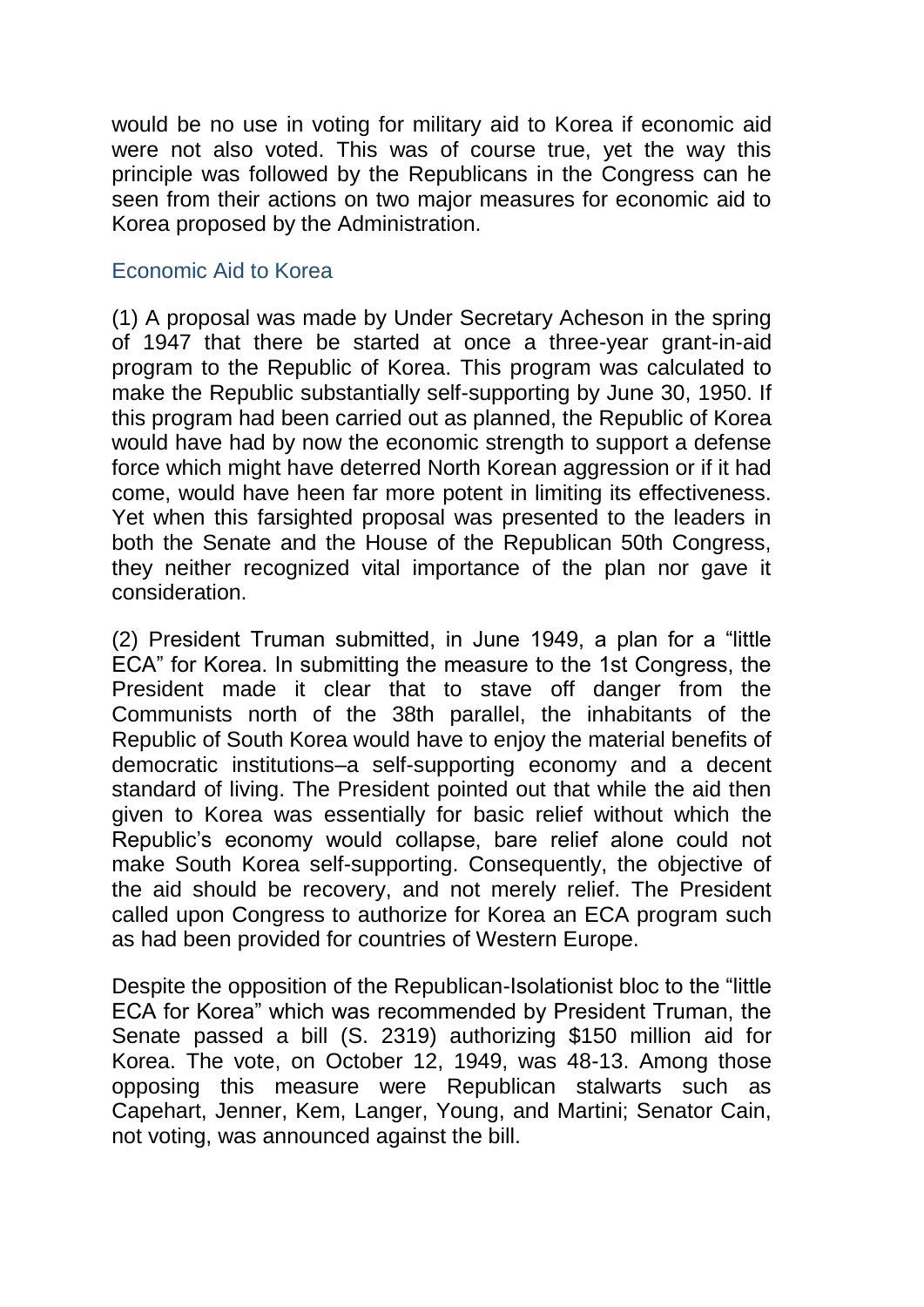The companion House Bill (H.R. 5330} reached the floor of the House on January 19, 1950.

THE HOUSE REJECTED THE LITTLE ECA BILL FOR KOREA BY A VOTE OF 191-192. (January 19, 1950)

Let's see who killed economic aid to Korea and what it meant

The Republicans in Congress must shoulder the blame for the drastic reversal of Korean economic progress and armed aggression against the only remaining democratic spot on the map of northern Asia. Here is how the parties voted on this measure in the House:

|             | Yeas | <b>Nays</b> |
|-------------|------|-------------|
| Democrats   | 170  | 61          |
| Republicans | 21   | 130         |
| Marcantonio |      |             |
|             |      |             |
|             | 191  | 192         |

This was the most bitter blow to the aspirations of the people Korea since the Japanese conquest some 45 years earlier.

It was a breach of democratic faith and an open invitation to the communist aggression which followed six months later,

It gave Soviet strategists ground for believing the Republican Party would not support Administration efforts to shore up and bulwark Korea and other Far Eastern countries against communist infiltration and aggression.

It served notice on the democratic elements of Korea that they could not depend on the assistance of the world's strongest democratic nation.

This was a terrible blow to the morale of the Korean government. Newspaper and radio comment mirrored the hopelessness of their situation as the only democratic government in a continent of communism with the pipeline to other democratic nations now severed. Government officials had to issue pleas to the people to remain calm; to hope that the horrible blunder would he rectified.

It provided the communist puppet regime with renewed vigor in its battle to wrest control of all of Korea. This defeat gave the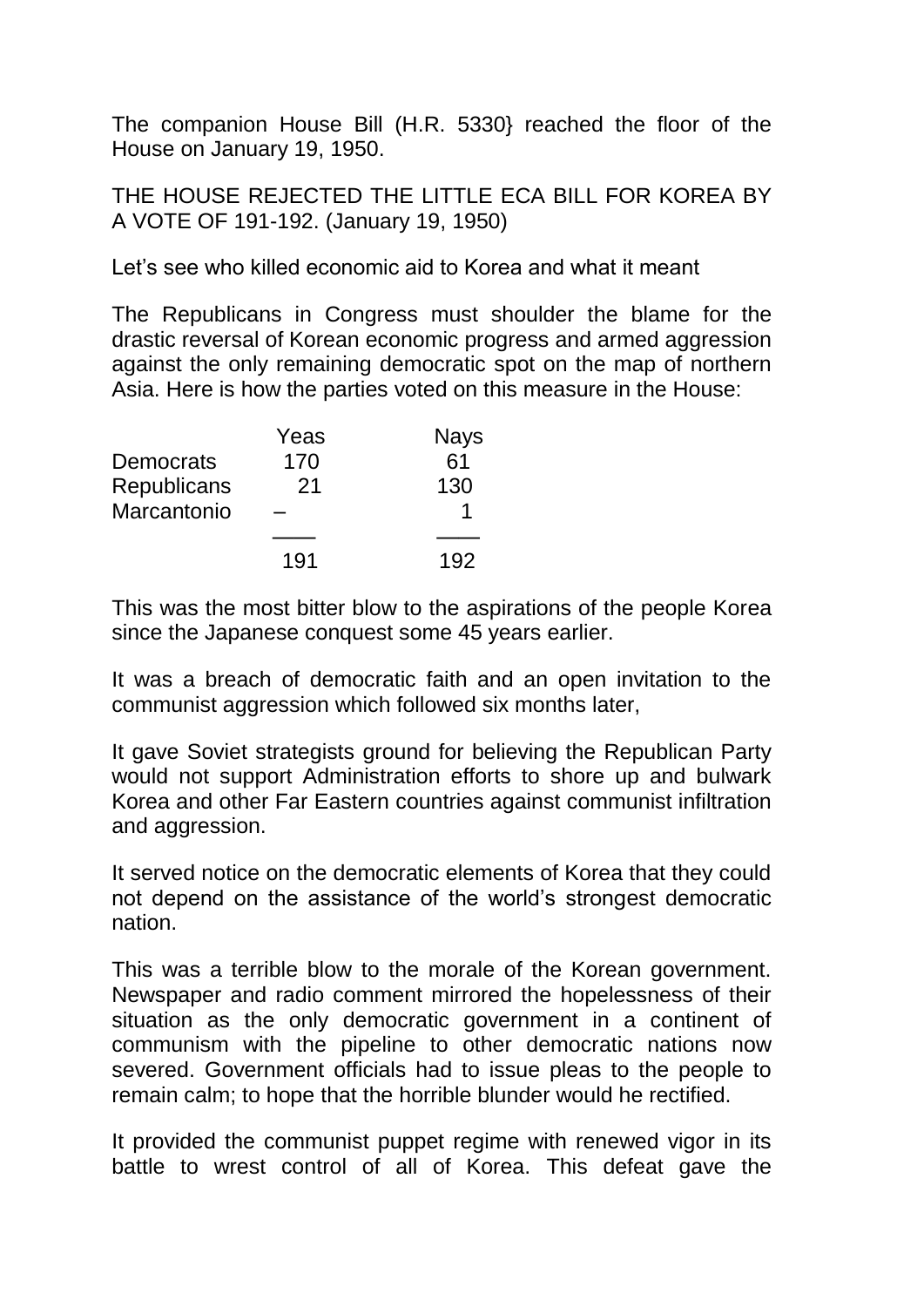communist radio at Pyongyang more grist for its propaganda mill than it had received for four years. The communist radio could and did now quote United States Congressmen to the effect that any aid to the democratic government of South Korea was "pouring money down a rat hole." The communists logically concluded that if the United States was so unwilling to grant aid to democratic Korea with money, it certainly never would provide aid with men. Many observers believe that it was as a result of this vote that the communist regime of North Korea decided that they could invade and conquer the democratic Republic of south Korea without fear of interference from other democratic nations. The invasion was launched within six months of the vote.

The Republicans are now trying to excuse killing the "little ECA" for Korea by claiming they did it 'because (1) US troops had been withdrawn from Korea, because (2) military aid was not being provided for Korea, and because (3) the bill did not provide aid for China.

The lameness of these excuses is shown, however, by the real facts: (1) as detailed above, the withdrawal of US troops was made for solid military reasons, it was done at the request of the UN, and it was done with the approval of Republican officials; (2) military aid for Korea had already been included in the Mutual Defense Assistance Act passed in October 1949–despite Republican opposition; (3) when the "little ECA" for Korea was again brought up 'by the Administration in February 1950 it included aid for Chipa and still it was fought by the great majority of the Republicans.

Here 's what happened ;

After the "little ECA" for Korea was killed in the House by Republican opposition in January 19, 1950, the House Foreign Affairs Committee took up in late January 1950 the companion bill (S. 2319} which had been passed by the Senate October 12, 1949. Back in December the Administration had already decided that the Act to provide economic aid to China, which would expire February 15, 1950, should he continued. It was preparing to introduce legislation to do this when the House killed the Korean Aid bill January 19, 1950. Therefore, in order to save the faces of Republicans who were ashamed of their vote and were already making up excuses for it, the House Foreign Affairs Committee amended S. 2319 to provide not only for aid for Korea, but also to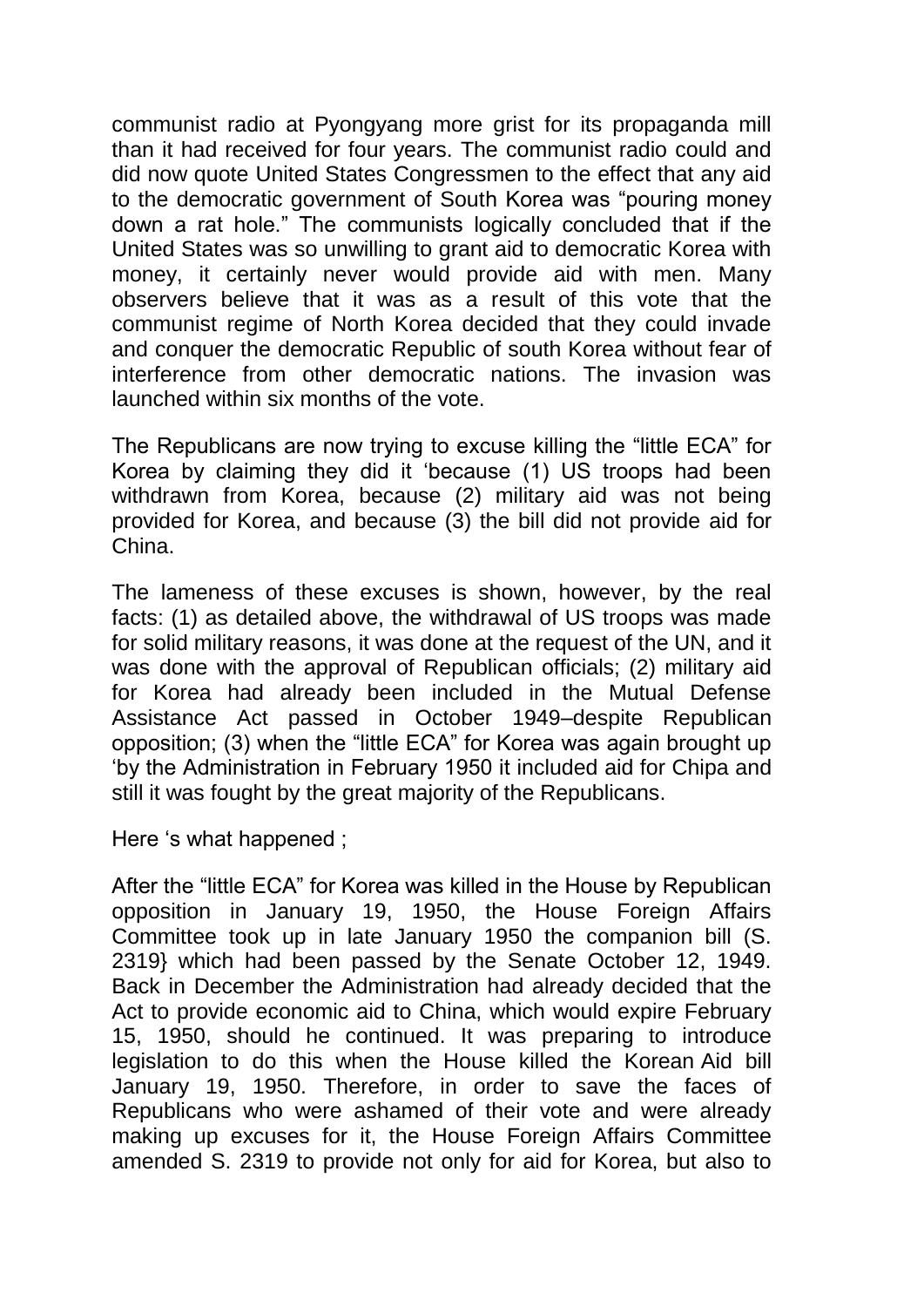continue aid to China, as the Administration had already planned to do so.

In view of the excuses being made by the Republicans now, one might think that all of them–or at the very least a majority of them– would have voted for the combined Korea-China. aid bill.

But what happened? when S. 2319 reached the floor of the House, the Republicans again attacked aid to Korea. A motion was made by a Republican (A. L. Miller, Nebr.) to cut the Korean aid fund by twothirds–a cut which would have totally destroyed the program and convinced the people of Korea and the people of Asia that the US could not be depended on to help Asiatic peoples.

Congressman Marcantonio voted for this cut.

The Republicans in the House voted 99-36 for this cut.

The Democrats voted 203-37 against the cut and saved Korean aid. The total vote was 239-137 against (February 9, 1950).

When the bill cane to final passage, the vote was on both aid to Korea and continuation of aid to Chins.

Marcantonio voted against the bill.

Despite their protestations of interest in the Far East and excuses for not voting for the first bill for aid to Korea, the Republicans in the House voted 91-42 against aid to Korea and against continued aid to China.

The Democrats voted 198-42 for the bill, uniting possible aid to Korea and continued economic aid to China. The total vote was 240- 134

(February 9, 1950) .

Although the Korean bill was thus finally passed, the damage had been done. The Republicans in the House had delayed the vote on the Korean Aid Bill for four months; had temporarily killed the bill in the House; and had raised serious doubts about the chances of continued aid, and had contributed to the communist belief that we would not support South Korea against armed attack.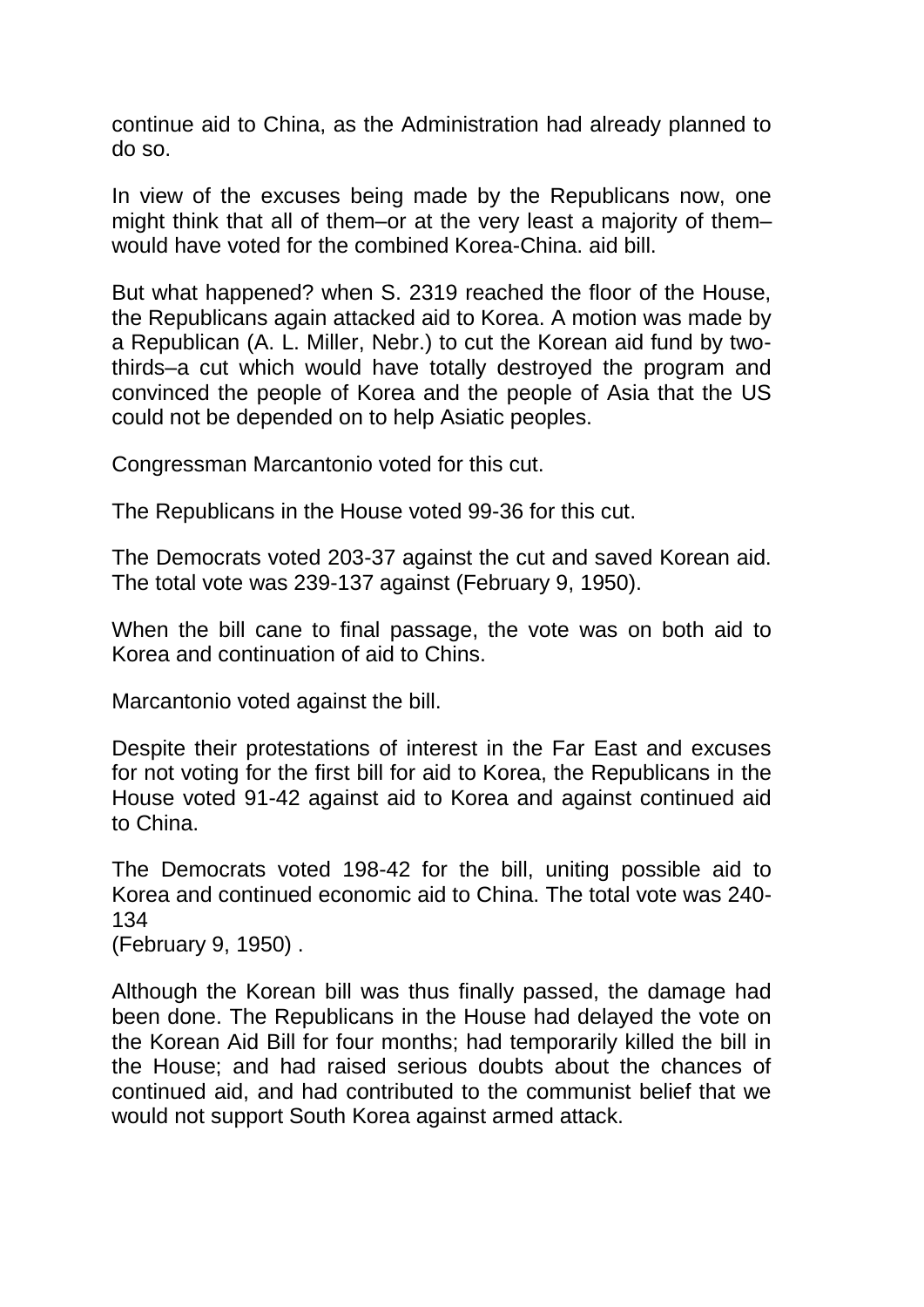The impression was left with the Korean people, both democratic elements and communist puppets, that further American aid was tied by a very thin thread. Korean newspapers pointed out that 134 isolationist votes, a very large minority, had opposed final passage.

The isolationist bloc of the House must shoulder the responsibility for the communist attack on South Korea. The Communist puppets in North Korea took the strong opposition to financial aid as proof that they need not fear that the US would come to the aid of the Republic in case of attack.

The false economy preached by the Republicans is costing us far more than the amount originally proposed for the "little ECA for Korea." not only in dollars BUT IN THE LIVES OF AMERICAN SOLDIERS. The citizens of America. should mark well and remember that the Republican Party leadership was responsible for this opposition to aid for the Republic of Korea.

### United States Policy for Military Aid to Korea

One of the most empty claims now being made is that the United States policy in aiding Korea should have been to supply the arms and equipment necessary to enable the Republic's defense forces to resist and defeat any attack made on them–in short that the United States through military aid should have guaranteed the defense of the Republic. A number of Republican leaders are now feigning surprise that the United States policy was limited to arming the defense forces of the Republic to maintain internal order and to deter aggression.

The extreme policy now proposed by these Republican critics, that the United States should have attempted to train and arm forces of the Republic of Korea so that by its own efforts it could have resisted any kind of attack from the north, would have been unwise for two reasons:

(1) The Republic of South Korea itself could not have supported such forces or their necessary equipment, and the full cost would have fallen on the United States.

(2) It would have been an intolerable burden upon the United States (involving taxes which the Republicans would have been the first to oppose) had we adopted the policy of arming every nation. In advance to overcome Communist aggression which might or might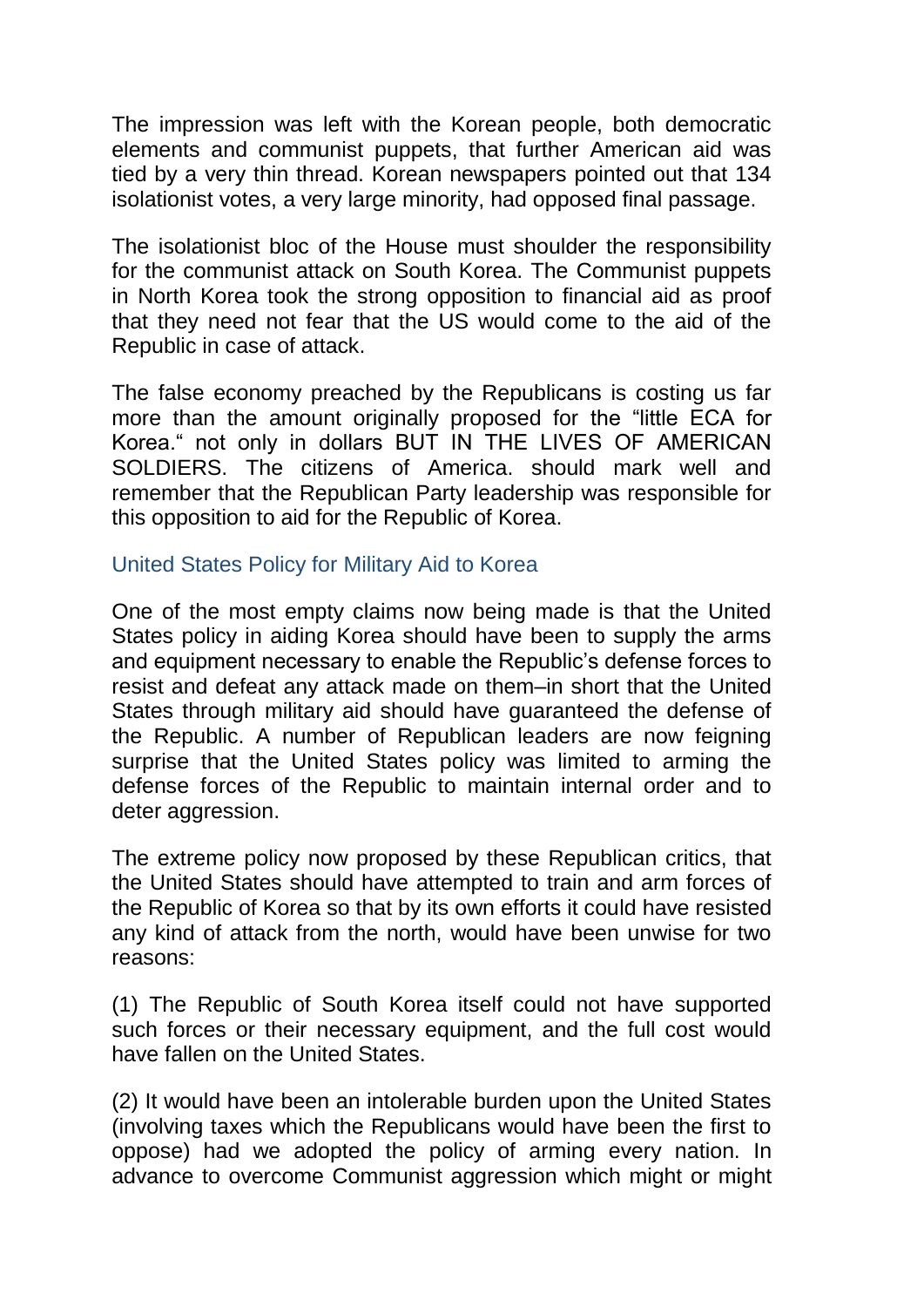not develop. Korea was but a single "danger spot" among many; it was equally probable that the Communists might foment attacks in Western Europe, in Greece, Turkey, Iran, or in the Philippines. The only practical policy, therefore, was to give aid which would tend to discourage Communist aggression or to resist invasion until more ample armaments could be supplied.

### Military Aid to Korea

Certain Republicans, seeking to gain political capital from the initial tragic collapse of South Korean forces before the surprise onslaught of North Korea, are charging that the United States did not give military assistance to the Republic.

This is, of course, untrue. Of the \$495.7 million United States aid to Korea since the war, military property transferred to Korea had a total procurement cost of \$141,000,000. Of this \$56,000,000 was specifically for military; purposes. This included such items as 49,000 M-1 carbines, 42,000 Garand rifles, 43,000 rockets, 4500 machine guns and suhmachine guns, 170,000 grenades and large numbers of howitzers, mortars, rocket launchers, etc. It also included 20 small airplanes and 25 mine sweepers suitable for coast guard, plus other vessels. They also received 15,000 rifles and other equipment for 15,000 infantry-men. The remaining \$55 million worth of equipment was such materiel as trucks, tractors, trailers and implements which could be used either for civilian or military purposes.

All of this equipment was sufficient for outfitting an army of 65,000 men. In addition the United States equipped a coast guard of 11,000 and 15,000 police–a total security force of 114,000 men.

### Debunking Republican Propaganda

Most often repeated by Republican prooa-geniists is the fantastic charge that "only \$200 worth of wire was sent to Korea out of a hundred million dollars appropriated under the Mutual Defense Assistance Program of 1949". As night he expected, this malicious innuendo comes most frequently from the lips of those who most violently opposed this program to arm free nations.

This charge is both an outright lie and a distortion of the facts.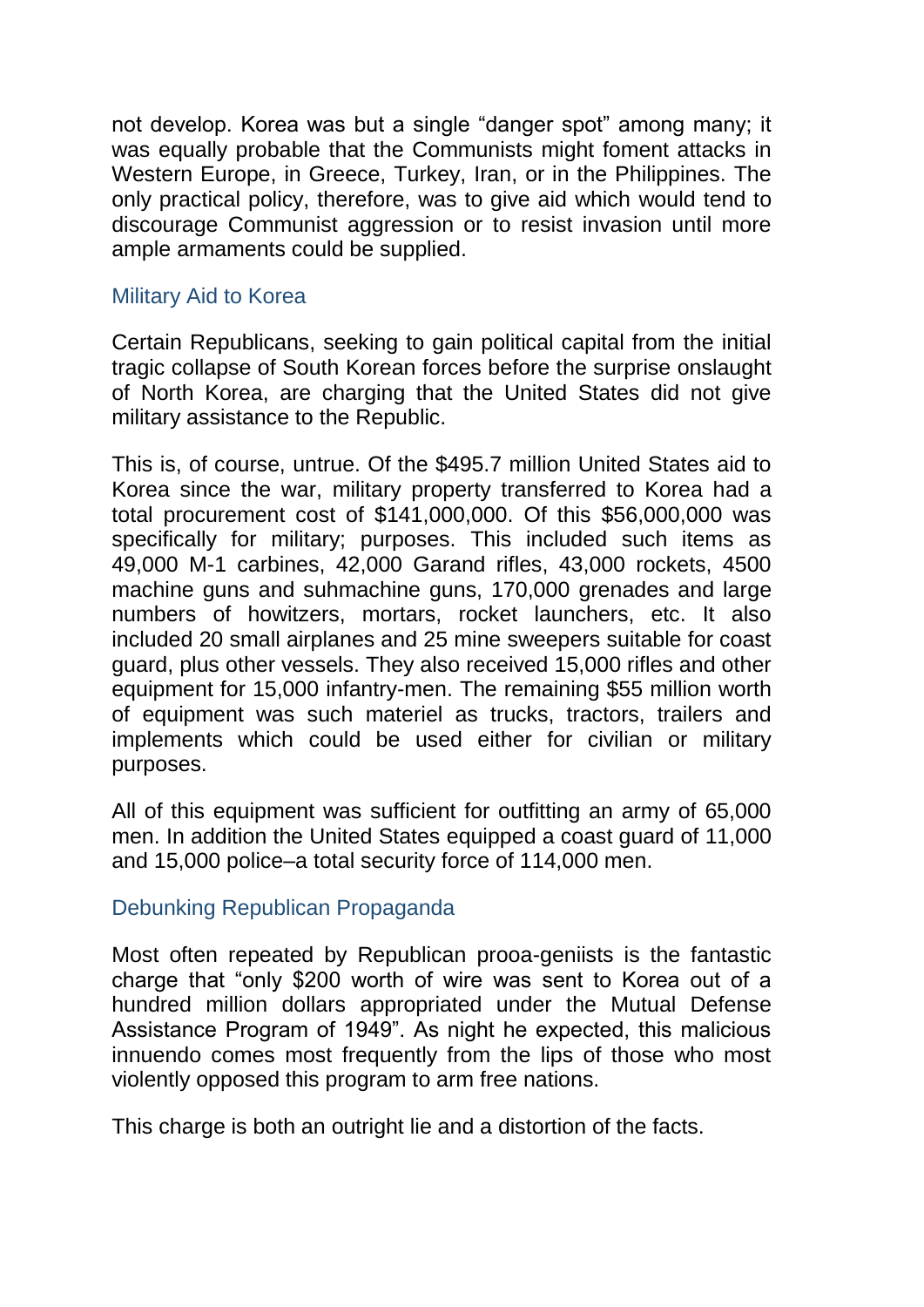The \$100 million referred to was cocposed of (a) \$27,640,000 authorized under Section 301 for Iran, the Philippines, and Korea and [bl \$75 million authorized for the "general area of China", which had to cover all of Southeast Asia, including Burma, Indochina, Siam, and Indonesia, whose needs were fully great enough to absorb it. The sum available for Korea could be only \$10.2 million out of the \$27,640,000. This was to provide maintenance and spare parts for the Anerican equipment in the hands of the Korean military forces and for the Korean coast guard. At the time of the attack \$253,000 worth of arms for coast guard vessels and small aircraft sold to Korea under the authority of the MDA Act had been delivered. In addition, \$53,000 worth of signal equipment was in process of being shipped from San Francisco. This does not include the \$298,000 worth of spare parts which were on the way to San Francisco for shipment to Korea. The greater portion of the assistance needed however, was equipment, spare parts and replacements which had to he rehabilitated or znanufactured. This materiel was part of general orders for similar materiel under the entire MDAP, and orders for almost all of the entire \$10 million had been placed.

The gross distortion by the Republicans is the inexcusable implication that immediately upon the appropriation of funds the materiel scheduled for Korea could he taken off the shelves and sent. Tho Republicans who indulge in this deliberate attempt to mislead our citizens are aware that it was first necessary to carry out the mandate of Congress to negotiate bilateral agreements with each MDAP country. It was also necessary to place orders for the manufacture or rehabilitation of materielfor Korea as for other countries. This takes time.

### Republican Opposition to Military Aid to Korea

The fact that attacks now being made by the Republicans are wholly for partisan purposes and based entirely on hindsight is shown by the voting record of the Republicans on the Military Aid Program planned for Korea by the Administration and presented as part of the Mutual Defense Assistance bill in 1949.

The Mutual Defense Assistance Program was supported by veterans organizations: American Legion, American Veterans Committee (AVC), AMVETS, Catholic War Veterans and Jewish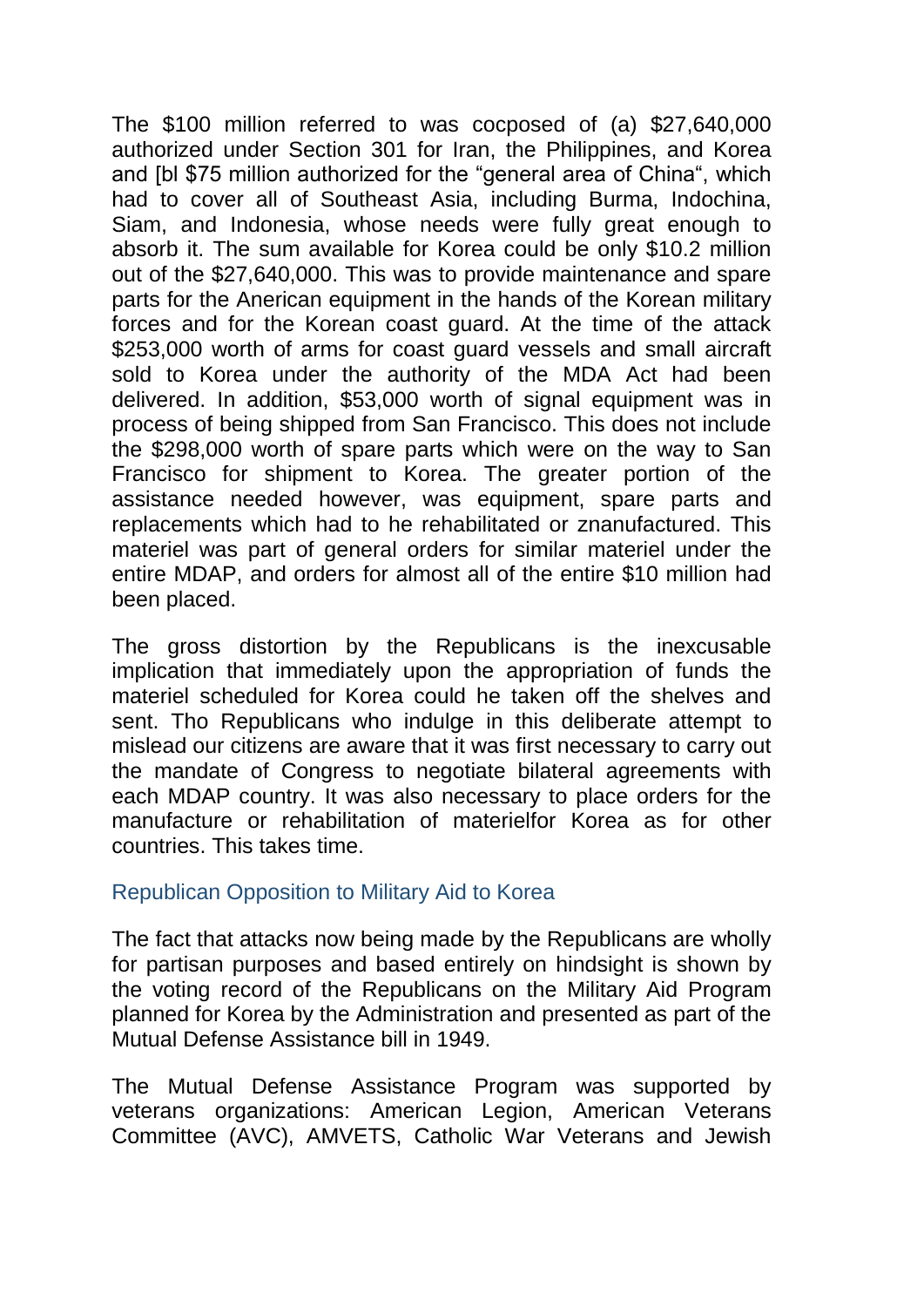War Veterans, labor (CIO and AFL) and other groups which believed in suppoiting democratic countries abroad by deed as well as word.

The program was bitterly attacked and opposed by the Communist Party Of the U. S.

In the House, the main roll call vote on the bill, including the provision for military aid to Korea, was on final passage of the bill. The vote was 238 for passage and 122 against.

187 Democrats voted for the bill and only 27 against it.

On the other hand, only 51 Republicans voted for the bill and 94 voted against it (August 18, 1949).

In the final vote in the Senate, the hill passed 55-24. Of these, 35 Democrats voted for the bill and 9 against it, while only 20 Republicans voted for the bill and 15 against it.

When the report of the House-Senate Conference on the bill, which had restored most of the funds, came back to the House a motion to recommit it–in effect to kill or reduce it–was made and was defeated 113-214. Of these, 89 Republicans voted to recommit and only 45 opposed.

On the final House vote on the Conference Report, it passed 224- 109. Of these 173 Democrats voted for the measure and 24 against, while only 51 Republicans voted for it and 84 voted against.

The passage of the Mutual Defense Assistance Act, including military aid to Korea, in essentially the form requested by President Truman, was due to the members of Congress who believed in practising as well as preaching international cooperation and mutual assistance.

The Democratic Party can be proud of its record on these votes.

The Republican Party cannot.

Why American Forces Are Now in Korea

The United States withdrew its forces from Korea in June 1949 at the request of the United Nations. It did so after a prior decision was made, on the advice of United States military authorities, that United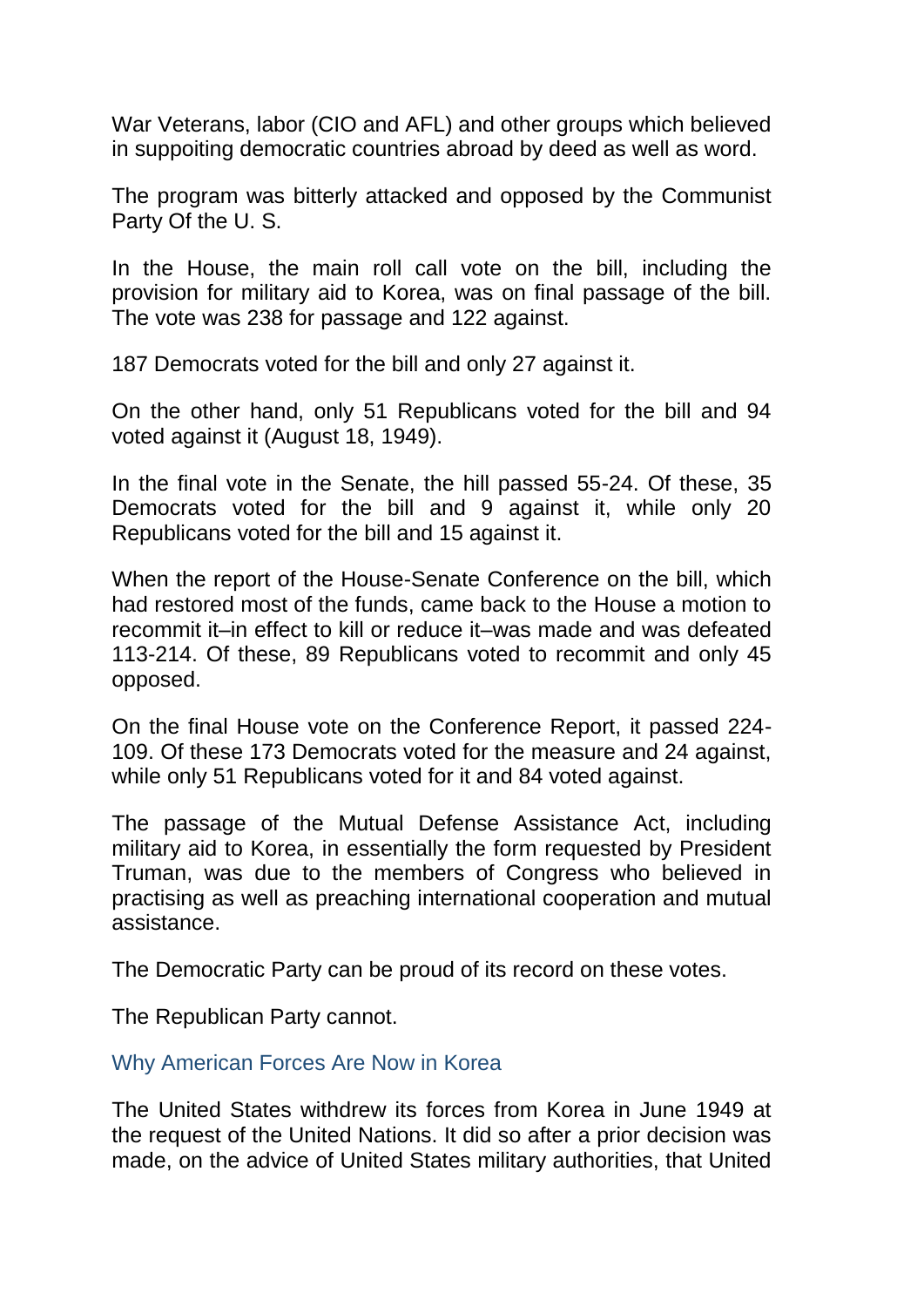States strategic interests did not require the further retention of United States forces in Korea. It did so because the Republic of Korea had become an independent nation from which foreign troops should appropriately be withdrawn.

American fighting forces returned to Korea in June 1950 under radically different circumstances. The reasons why they returned were clearly stated by President Truman in his message to the Congress on July 19, 1950:

"This outright breach of the peace, in violation of the United. Nations Charter, created a real and present danger to the security of every nation. This attack was, in addition, a demonstration of contempt for the United Nations, since it was an attempt to settle, by military aggression, a question which the United Nations had been working to settle by peaceful means.

The attack on the Republic of Korea, therefore, was a clear challenge to the basic principles of the United Nations Charter and to the specific actions taken by the United Nations in Korea. If this challenge had not been met squarely, the effectiveness of the United Nations would have been all but ended, and the hope of mankind

that the United Nations would develop into an institution of world order would have been shattered."

In this attack the international Communist movement, for the first time, adopted open warfare to achieve its purposes. Inaction or hesitation on the part of the United States or the United Nations to use every means at their disposal to put down such aggression would have invited further aggression all over the world.

Therefore, prompt action was imperative. The United Nations strongly supported by the United States, moved vigorously and unhesitatingly to check and throw back the aggression. By this action the world community seized the initiative from the aggressor. American troops returned to Korea under the authority of the United Nations, Support of the common defense of free peoples, and the freedom and security of the United States itself'.

### A Farsighted, Vigorous, Effective Foreign Policy

The swift, courageous action of President Truman and of the United Nations following the attack on the Republic of Korea has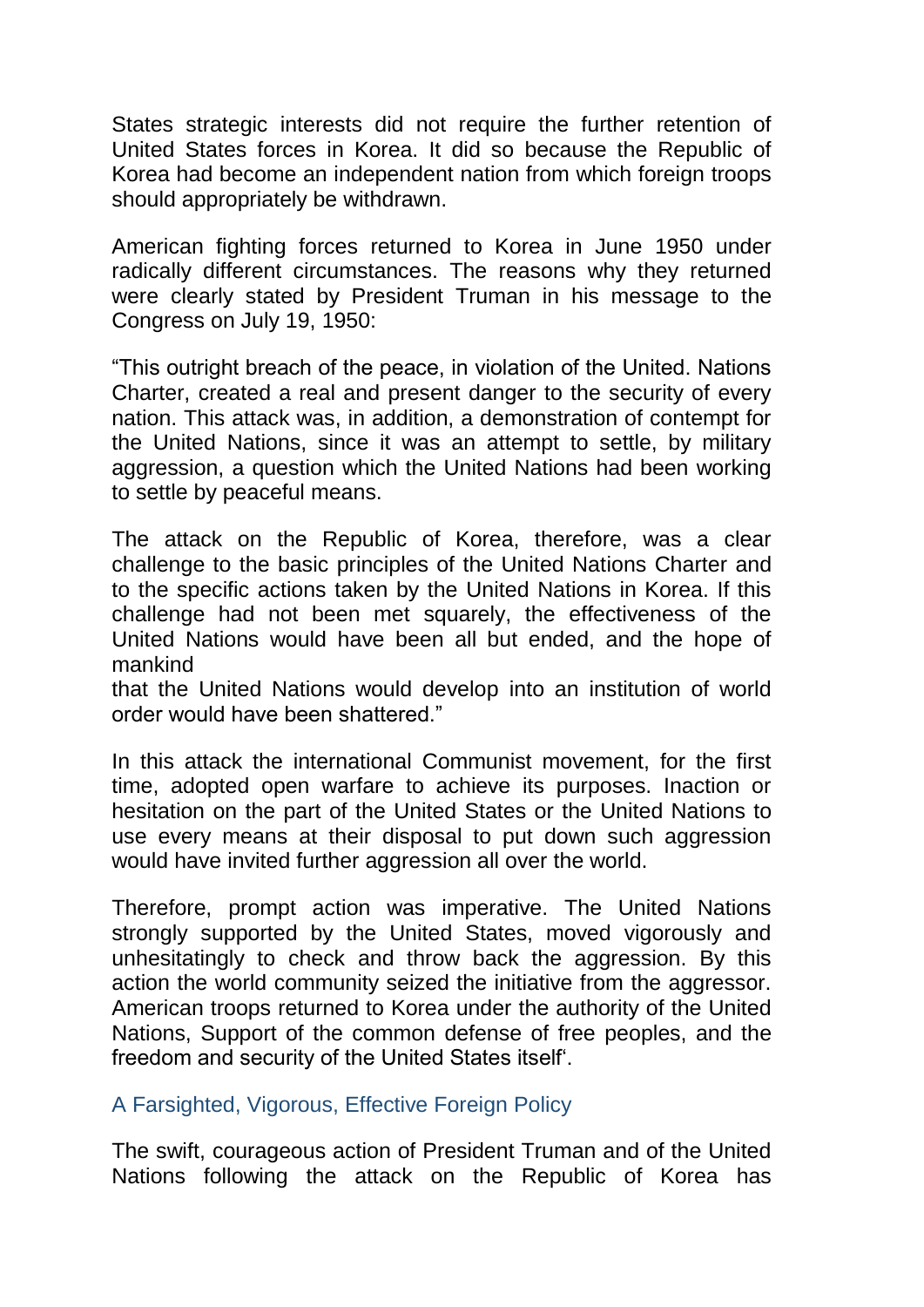demonstrated the vigor, foresight and effectiveness of the positive U. S. policy in support of the free Korean people and of free people everywhere when menaced by aggression.

The attack came before daybreak Sunday, June 25, 1950 (Korean time). The report of the U. S. Ambassador John J. Muccic reached the State Department Saturday night, June 24, at 9:25 p.m., Eastern Daylight Time. The Deputy Representative to the UN, Ernest A. Gross, got UN Secretary General Lie out of bed at 3 a.m, Sunday, to inform him of the attack and request an immediate meeting of the Security Council.

The Security Council met at 2 pm. on Sunday, June 25. By that time the U. S. Government had prepared a draft resolution which was introduced and adopted. By this resolution the Security Council determined that a breach of the peace had been committed; it called for the cessation of hostilities and for the withdrawal of North Korean forces. This resolution also called upon "all Members to render every assistance to the United Nations in the execution of this resolution and to refrain from giving assistance to the North Korean authorities."

Sunday evening the President ordered additional military materiel sent to the Republic of Korea.

On Monday the Korean National Assembly asked the United States and the United Nations for further aid.

On Tuesday, June 2?, at noon, the President announced that he had ordered U.S. air and sea forces to give the Korean Government troops cover and support in accordance with the Security Council's resolution of June 25.

When the Security Council met again Tuesday, June 27, Ambassador Warren A. Austin, the U.S. Representative, introduced a resolution which recommended that the "Members of the United Nations furnish such assistance to the Republic of Korea as may be necessary to repel the armed attack and to restore international peace and security in the area." This was adopted.

On June 30 the President announced that in keeping with the Security Council's resolution he had authorized the U.S. Air Force to conduct missions on specific military targets in Northern Korea "and had ordered 'a naval blockade of the entire Korean coast. "' He also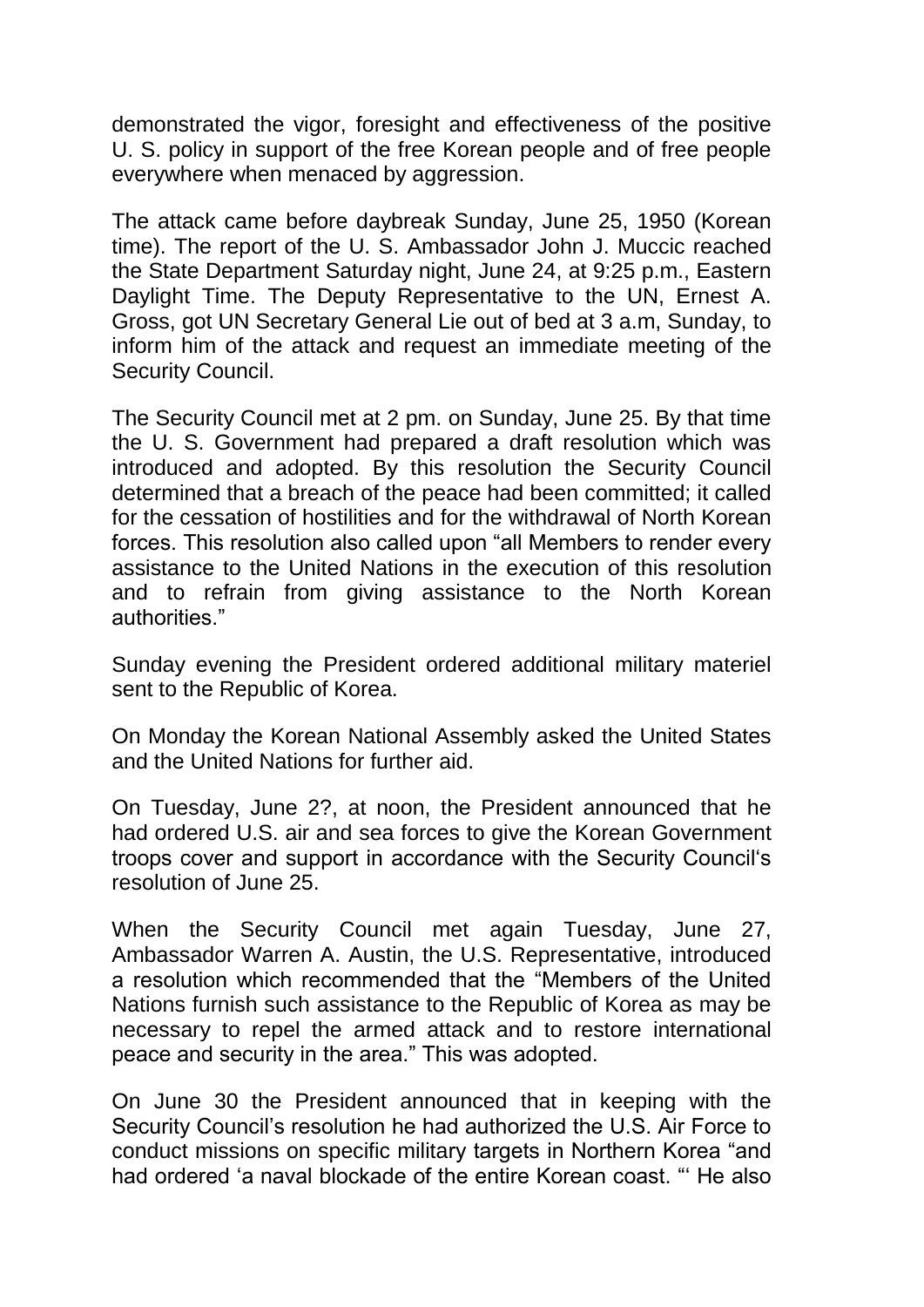announced that General MacArthur had been "authorised to use certain supporting ground units."

The prompt action of the United Nations in support of world peace is one of the great landmarks of history. For the first time would-be aggressors have been shown that aggression against one free nation will be answered by the force of all free nations.

This great forward step toward permanent peace did not come by accident. It came because the United States, three years ago, had placed the problem of Korean independence and security where it ought to be–in the world community. It came because the foreign policy of President Truman and the Democratic Administration is founded on the knowledge and belief that the freedom and independence of America are bound up with the freedom and independence of the people of every free nation in the world. It came because the United States immediately took the lead in the United Nations to preserve the freedom and independence of far-off Korea.

The United Nations acted with speed and decision. Fifty-three of the fifty-nine members of the UN have supported the UN action. Thirty have already pledged concrete aid. Naval forces from Australia, Canada, France, Great Britain, the Netherlands, and New Zealand have been and are now in action under the United Nations command. Fighting planes from Australia, Canada, and Great Britain are in Korean skies with ours. British forces are fighting alongside Korean forces and our own. More troops have been offered or are on the way from Turkey, Thailand and Canada.

As a result of the farsighted policy of the United states and of President Truman's determined leadership in this grave crisis, the United Nations now stands as a stronger and more vigorous instrument of world peace than ever before.

Every Democratic candidate may place this story with confidence before the voters in the November elections.

Appendix A: The original document

Original located at the Truman Library:

[https://www.trumanlibrary.org/whistlestop/study\\_collections/koreanw](https://www.trumanlibrary.org/whistlestop/study_collections/koreanwar/documents/index.php?documentid=ki-18-4&pagenumber=1) [ar/documents/index.php?documentid=ki-18-4&pagenumber=1](https://www.trumanlibrary.org/whistlestop/study_collections/koreanwar/documents/index.php?documentid=ki-18-4&pagenumber=1)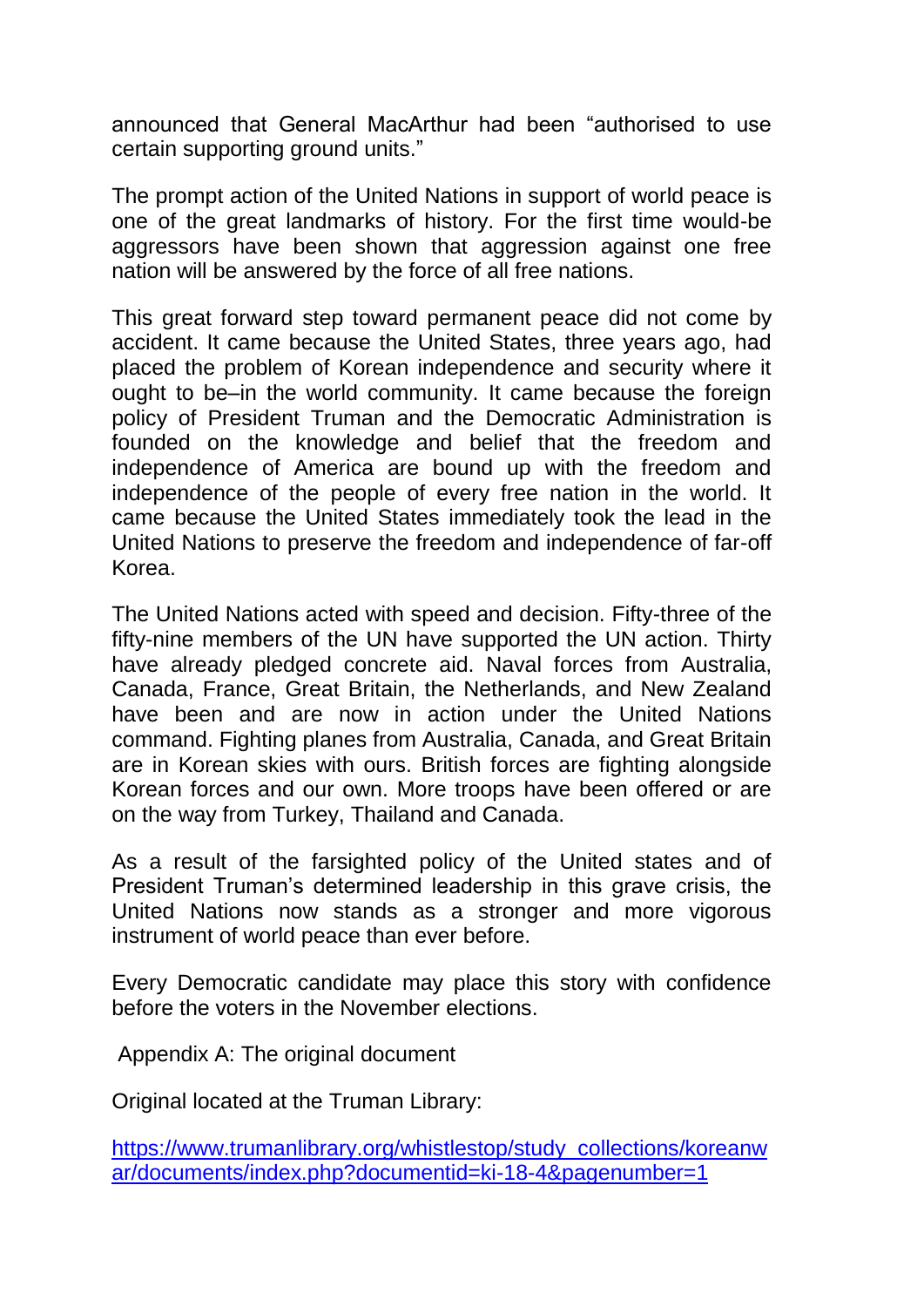### See Below:

232, 13721 48.02  $1.1.1.1$ 

Kenne Roberts

My our my stilling leaders und the 30m perallel ters incrime errorse te esteninte a stegie, mirror Squitte in there .... the research for the decision of our fields think of their to situate we haven .... stillingy out encount uit given by the thirset States .... Servicine opposition to Automotivesters plans to elemetics the suppose of finals more spirat conster.

profile desetorial computes deset<br>such contains F. Anterests, Castro<br>fauthe L. Effilia, Borenary

#### THE ATHLETISCHE OF YOUR

. Here, is a more<br>interest probable clightly because that the highest state of a<br>total law decays with mapping and the first time lyest and the state of a<br>time of the land ages and 20 million of the propint probable relev

The algorithments of fracta cannot be measured in tests of the relations<br>(i.e.  $\eta$  is algorithment of fracta cannot be measured in the<br>distribution of the system scalar fracta can be relative to the system<br>of the system

 $\sim$  transitions of the following procedure in the contrast of the state of the state of the positions of the contrast procedure in the position of the position of the positions of the positions with the results of the po

 $^\circ$  To we recitated to our ideals not station of our interests in could<br>drive possibly a special and properties and the set of the set of the set<br>of  $\alpha$  of the set of the set of the set of the set of<br> $\alpha$  of the set of

#### Distanced of Initial

. The question of pullary toward limits was first distanced by the similar field that the set the chiral continuum of factories (iii). At that the the bulk of the set of the set of the set of the set of the set of the set

. They computed the materonical of the period of firms and senior postest,  $\epsilon$  -minerics that "In the course firms shall functor from and links

 $In this, it is that the weight that the terms of the follow relation, which is possible to be a set of  $\alpha$ , then  $\beta = 0$  and  $\beta = 0$ , then  $\alpha = 0$  and  $\alpha = 0$ . Then,  $\beta = 0$  and  $\beta = 0$ , then  $\alpha = 0$  and  $\alpha = 0$ . That is, if  $\alpha = 0$  and  $\alpha = 0$  and  $\alpha = 0$ .$ 

**Videoso** 

the uprovised approaches by the instant duringted generators of Martin Error against the negative of three lost created videoperal islamed in resect relations of the fields jimter with forms. There have been full uneverte of U.S.-Rowen relations politicet recently by the hopersent of Date of fregentinal contriess. It order, however, that the sust sig-Ufficert facts may be readily eralistic, they are set not in this paraticle.

Freiddet Trees, the Descriptic Party and the Descriptic Insterakty at ambership in the linear and Brow of Supresentatives builders firmly the feeligs offers stead to contacted as a toportion or an-portion both. That is unburiedly the locket of a funcigated but compensionly would group in the importance purity and to the importance conferrably to the sate and frome. Full tellote is pull here not ure to the circle and politician of these nes aut wines.

There cut be so guardon, however, that the backetship of the imposition yetly not the leadership and the majority of the sestership in the resole cod-Boss, ertiretet by tailattakter sai pies particulatie, have subscript to hany came to stateurs the adoption of freedom policy assumes withi to the veillare of the crucity which have been advanced by the administration and In first supported on a timertians basis by furnishess meantaness.

Have forcition leniure to the party and the forgress are now my In a frequise affract to hide their galik for electrocking the efforts of the Alabsbration to strengthen the lightific of firms and the first world. They are tressely propigating false and disturbed security of contain separts of (b)-down relations. There actues are lealt with particularly to relet certain the texth is looks.

### $\mathcal{L}$

The Sith mention.  $\pmb{\delta}$  areng the empty of<br>a reposed failer statements of purthers are the proposition are then<br>a that the field direction proposition of the Site model of the Site are<br>the statement of the Site of the Site of the Site a

(1) Belther the diversion of iteras along the Meh parallel me the Julia computes of ineas was foundationally as in their computes in any way at the finite conduction rate and the scale of  $\log$  and  $\log$  and  $\log$  and  $\log$  a

(2) The descript of the line was entirely a mixtanger<br>down resonantial by horrotony follows upon the abits the Jubits of Staff.

 $\sim$  the state calculates of gradie. This was in ferties was an additional control of the state of the state of the state of the state of the state of the state of the state of the state of the state of the state of the s

It was recognized by the atribuey ast Fereign policy and therefore the the time simulation of the time as the state of the state of the state of the state of the state of the state of the state of the state of the state o

Saturdays retracts exhalted this resonandation to the state-SiP-SiPy coordinating consisten and it was included in dense<br>all prior  $\otimes$  .

This was towed by denoted Healtycher as degrees from<br>seater for the Allind freezy to the Alpham deverance for all of the Aspanus arms formul.

(3) For free possibility the first<br>of this is take restriction of gars of face is not the splitt property<br>contained of the problem in a secondly field for the possibility in<br>the free point of the problem matrix of the mat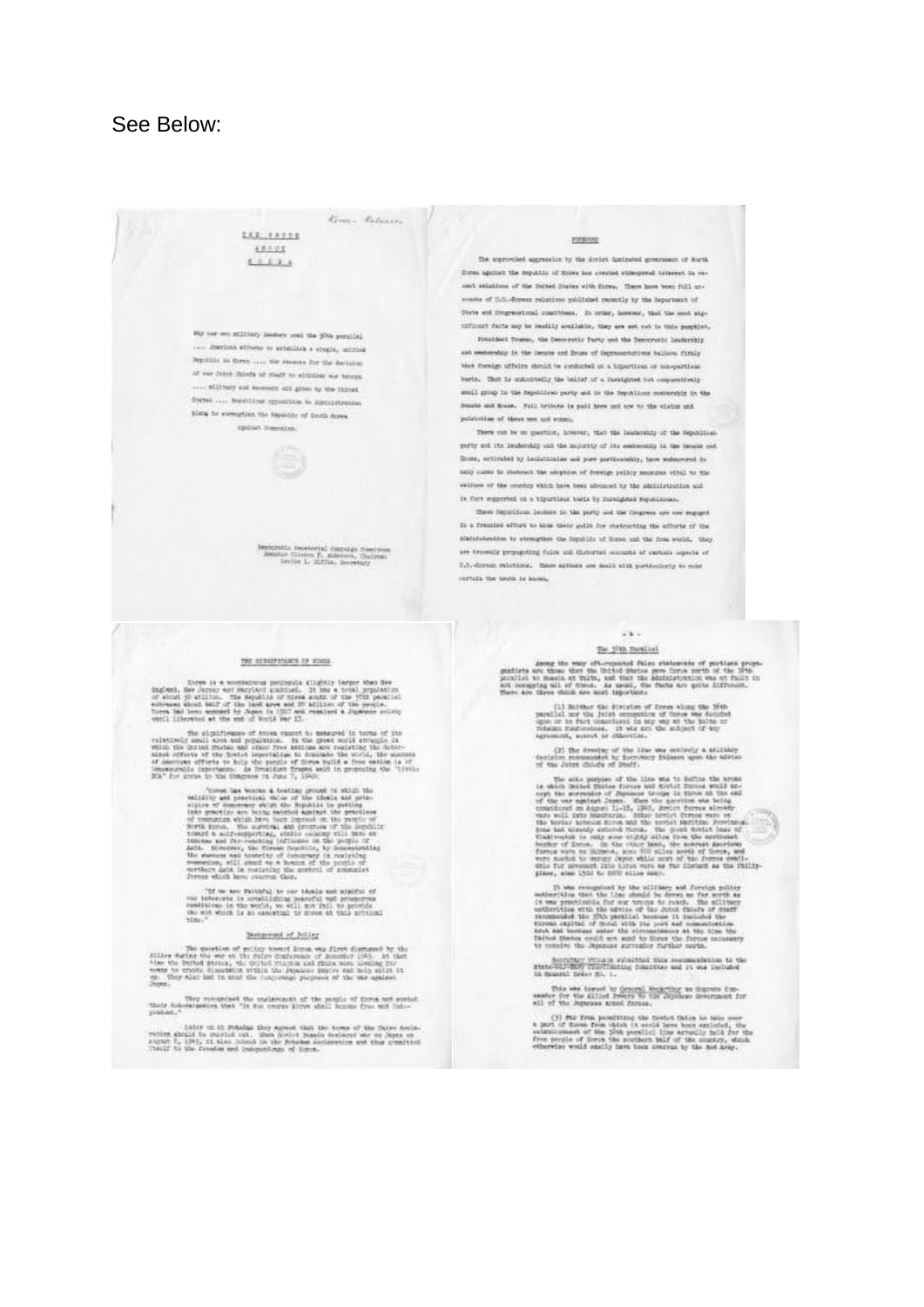#### $-1.1$

#### Stated States Affreds to Unite Rene

Th should, of mores, to the<br>resulty sabirated that the firtuing of forces well the more<br>and  $\sigma$  three detections (when the most consider to be<br>able to be considered to be a line to consider the state of the state<br>of the

produces. It the calculate continuous, it househor 1993, the trivial district, the calculate and chosen as which produces. This was restricted in Section 1993, the trivial of the section of the section of the section of t

The electron was observed by a during incomination interval by more<br>than the point of the electron incoming the region constants of<br>translation  $\alpha^p$  for the latter incoming to the constant<br>in terms of the Step incoming

The Bestlem) densitly at the democratic member of forest singlete of the model<br>to a constitution on  $\lambda(2)$  15, 1987. The sensitive<br>ion presinct the democratic member of the formula of the formula proposes<br>of . Then const

montative, the freezes controlled for<br>the formal ranges announced that a constitution for the "invest bandwith"<br>Faque's implition and that adjacent scale in the significant and<br>in a significant scale is the significant sc

#### $-7.4$

Following the radial of the first<br>All, to provin the HP to with the continue in method for special the special special special special special special special special special special special special special special specia

This melodium presented anotherator and one atomped in the full becomes the monocal According and not completed its author on monocalitation is first and the partity gride on our the virtuing theory at

. In march 1980 the initianal decoratiny council results<br>and the results of the first proposed there are the set that the set<br>which the set of the set of the set of the set of the set of the set of<br>the  $\sim$  0.000 set of t

. Becausables a<br>nuclear witnings representatives in the field of the fundant rest from<br>the functions, but respected that the start is easy of the fundant rest on the<br>start from the start of the start of the start of the s

passi at mater these eternations<br>as and in view of the recommendation the measurement change there eternate<br>the formula in particle in the case of the control (see the corresponding<br>the state of the function is equal to c

In the second plane, the strategy<br>of Austrian furnest as also series as the simple of  $\alpha$ <br>is more than  $\alpha$  from the second property. As pointed and form<br> $\alpha$  from the second that  $\alpha$  is the second the strategy<br>of the s , Javon to such as puretions. This provision was well

where we are the first<br>set that all variant  $\sim$  10 GeV was been<br>defined that the model of the coupled of the coupled point<br> $\sim$  10 GeV was been assumed to the point<br>of the coupled of the point of the coupled of the coupl ă The Sessent Associaly in importer 1944 recognised the Septitin of mean as the value functional presented in forces. The final prior and  $\lambda$  is the same of the second the second of the second in the control of the final p

#### Vithinwood of Builed States Pulses.

. Notice<br>at practicularies of Moristans sees channing that the symbology of fusively makes from from from an an one-on step and all-<br>that by Assume will bey scale-within and christin from here here solved<br>they and their f

The fluids are: The winkleted, our principly for all<br>interpolated red lines in constanting of all interpolated by the Oricle fields<br>well as  $\sim 10$  and  $\sim 10$  and  $\sim 10$  <br>and  $\sim 10$  and  $\sim 10$  and  $\sim 10$  and  $\sim 10$ 

In the first plane, the vibidirect of deerless freeze are primiting for which<br>ty readily like ups the representation of the holomog establishmether<br>colours sattway mapper was severely idealed by the rapid depending<br>the fo

It sus than<br>due assume for fatted frame at<br>litery authorities to speed war containing suppose this throughout the may see<br>as of initial fitters with this respectivity there priorital magar sight tensor real treaters.

. If<br>the to the time the literal status tenis the iterats case to the literature in<br> $\mathcal{O}(H)$ , the respectively contained as the model status demonstrate<br>transformation considerable points the model that is the contained

. Do Hold at the factor annual show, the data chiese of a<br>ratio spaces, and the fractions of the mass means the state-size may determined at<br> $\eta$  decreases and interests on the states and the state<br>of the control of the s smas.

Better of these additing combinations the resolution on drive substitut to the 19  $\eta$  the fixing detection is continue  $10^2$  contained a position withing for the withinwall of all minigring forms.

#### $-8.1$

and a solid for the Government whethers in force, in 1965, it is followed and the the value of the content of  $\tau$  from the field for the value of the content of  $\tau$  from the state of the matrix from the content of the c

#### EXISS MICHAEL AGENCIANCE NO NORRA

Perhaps the met constanting of the may employ of particles in<br>stabilities to the simple that the shoulders in  $\phi$  and<br> $\phi$  is the simple to the simple that is not simple<br>in the simple space in the simple space in the sim

A teledation of the trual aid such to the Aspaking of Korea by the United States is at Assembly 2.

We Bullett frames in all Appendix 2. A choose insert and<br>the flatence is convenient and fixed the control of  $\Lambda$ <br>control and appears on the control of the control of the control of the<br>street in the control of the contro

#### Aftermann Arts and strongs

 $\{11,3,4\}$  are<br>special one and a hy them forcestary Atleana in the special of the special of the special of the special of the special of the special or the special or the special or the special or the special or the sp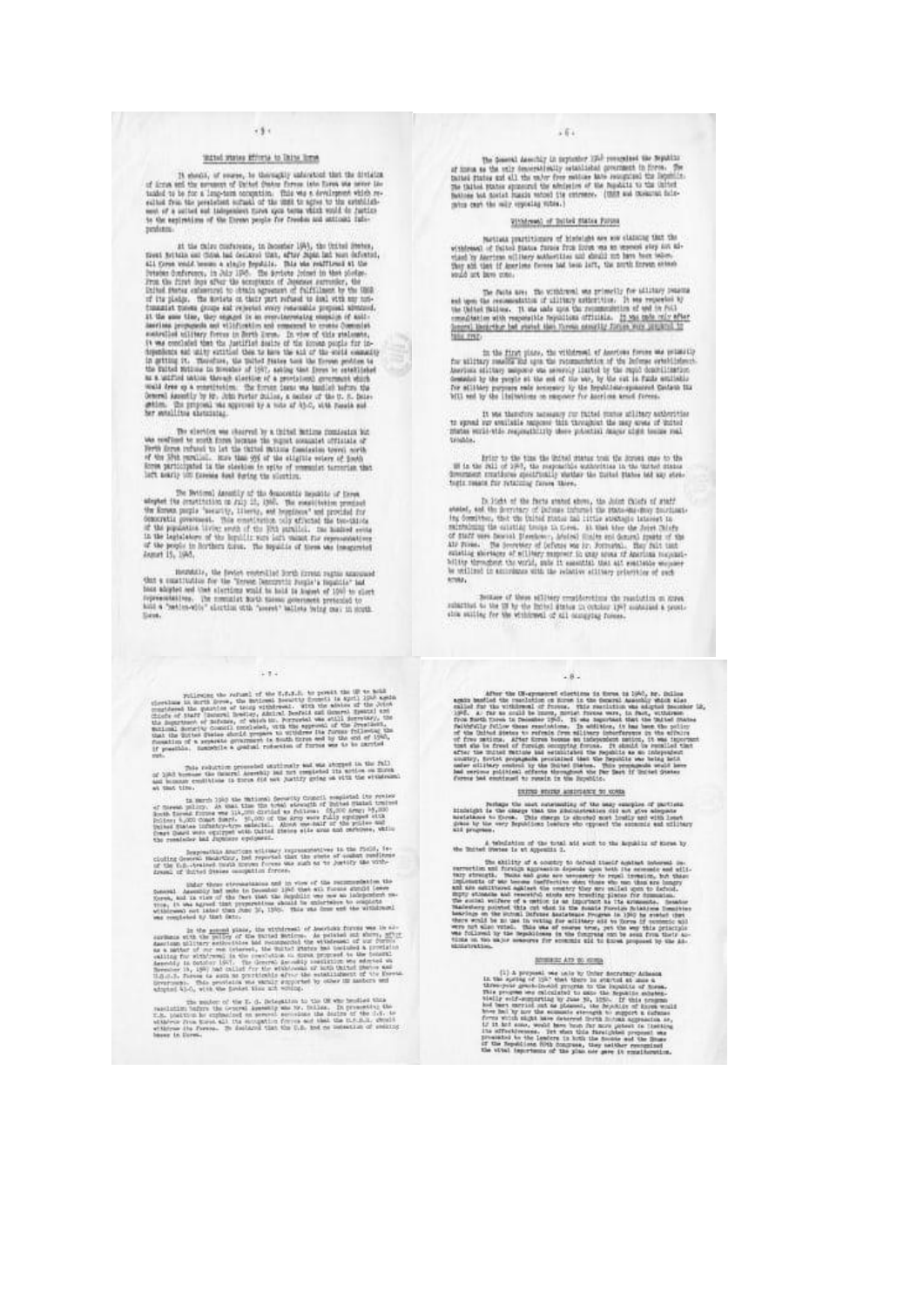$\langle 2 \rangle$  from<br>Herm Ernsteinen (\* 2001).<br>15. januar 1923, s<br/> $\gamma$  vien raksisteinen vien Klein ausgener, vien raksisteinen vien Klein from<br/>tree, vien raksistein ausgener (\* 1908).<br>15. december 1938, specified <br/>, 6

**Contract Contract Contract Contract** 

the "total fraction of the application of the hyperbolic probability when the matter state is the state of the application of the state of the state of the state of the state of the state of the state of the state of the

. The empiration from<br>a limit (ii.it.  $\tilde{\chi}(\tilde{q})\tilde{\chi}$  resulted the flower of the flower in January 19, 1970.

SELLER. THE ROLES HANDING THE LETTER WAS SITE FOR SIMILARY & WIND OF

 $145\%$  are the MMad assuming this form and after this<br>contribution of  $20\%$ . The functionization is designed unit shoulder the blane for the limiting reversal of flower seconds progress and tensit aggression applies the only contained from reversion and contained from the black of the state of a

| 1.1871                          |  |
|---------------------------------|--|
|                                 |  |
| Чĸ.<br><b>TOM TO</b><br>--<br>÷ |  |

. Whe was the next bitter that to the aspirations of the propinty street where the regimes posquest some by years exciter.

It was a broad of democratic fulth and an upon invitation to the semested agreements which followed gig modes labor.

 $\bar{D}^i$  only invict statistic<br>to great for indicate, the reputation large wall not expect similar<br>function attents to show up and blowstrain are specific the far function contribution and contracts.

#### $-16.4$

In this of the screens being inde by the separkizons are, one selection that all the result has a selection of the model in all the selection of the selection of the selection of the selection of the selection of the sele

the populations significantly then it,  $U(1)$  results that the fiber of the flows the populations significant<br>fields and in the former. A section can infer by a model to the fiber of<br>the  $U(1)$  and  $U(2)$  are presented in

and Inconstructs weren for then out-

The Pendideman in Mrs Roses crited 19-20 for this can-

The fremulation sided 223–37 against the ext and saved mixeds and<br>  $\rm{Re}$  with vote was 233–537 against (February<br>  $g_4$  1850). that the till case to fixed phases, the velocity on help at<br>a  $\approx$  most such such sectionally<br>a of alt to Crime

literature veter against the letter

. Despite their probabilities of observe in the fact and estimate for any matter of the fact of the first that it is formed to the first of the fight of the films. The first space and a field function and applicate contai

. The four<br>centre what  $18\%$  -b) for the term, unitary possible at<br>a to first and certifical amounts and as finite. The total was we should<br>a Differenty  $0, 10001$ 

Although the stress bill, was this finally passed, the density based<br>for the stress of the depth limit is the density passed, the depth of<br> $\alpha$  is depth in the depth of the depth of<br> $\alpha$  in the limit of the depth of the d

. The improbation was lart with the forests proping both described<br>in and cannotest populas, such further assessmes with two that by a very than thread, more<br>on occursposes polestic conditions of that  $1/\hbar$  is<br>continued

The former<br>latticity him of the finale mask shoulder the respectivity. One concentrate<br>version is model model. The concentrate papers in form, that the<br>  $\Omega$  result of the priori expect on  $\Omega$  <br>concentrates to  $\Omega$  and

The fieldst commun presched by the fugalitions<br>is to entring to the right has above to example of the field of the the<br>control  $\mathcal{L}_\text{F}$  and the control of the field of the field of<br>the state  $\mathcal{L}_\text{F}$  and the rig

 $-10.4$ 

 $$\rm{R}$$  as<br>the multiple on the descending of group that they could not depend on the assistance<br>  $\rm{d}$  the world's strongest demonstration.

This was a terminis hine to the secula of the forests coverness, the<br>appare and value comest elements the hypothesesse of their extension on the sight size<br> $\sim$  10 models approach to a continue of constraints with the spe

The variable for symptom in particular points with remember type in the variable for two strengths with remember of state for the foreground and the comparison of the comparison of the comparison of the comparison of the

# The Regulationse are now totals to existe biling the "little form former by clearly the first theory had been within from former (2) calibrate (2) calibrate (2) calibrate (2) calibrate (2) calibrate (2) the bill dist age p

The interests of these arcsens is above, however, by the real fields of the trend of the distribution of the control of the transmission of the transmission of the control of the state of the state of the state of the sta

Birn's vict lappears

After the "Little high far finite the Schlick in the form is the finite to the finite three than the control in the matter  $x(t)$ , they then the finite three pairs of the state of the property of the state of the state of

### $\sim$   $\sim$ WEIGHT TO GROUP AND THE TOTAL AND THE ROWS.

The centrum policy are proposed by these implicious articles, the Color density are proposed to train and see, from  $\alpha$  and pullity of more set that by the reference in the first point of more set of the set of the set o

(1) The Depthits of South Sures transf orald act have superted and furnis or their momenty apripance the full user would have fullow on the United State

was the party contribution for the contribution of the California (1) it would have been as interference between the second loss have been seen to find the contribution of the contribution of the contribution of the contr 6

#### ESTATE AS TO MAN

forthin bending positry to pure patterns except in from the matter, bending positry to pure patterns in require collection of forces lines, any charging that the matter than help an action of forces lines are charging that

derivation in this angle of measure, one can depth and<br>the field photon between the space states of energy extends to the depth of the<br>state field of the state of the space of the space of the state of<br> $\frac{1}{2}$  and  $\frac{1$ 

 $611$  of this entranet we mifficien for sufficient as any of  $61,000$  ass. In abilities the initial distance equipped a search grand of  $\lambda_1 000$  and  $\lambda_2 000$  pulses. A true search grand of  $\lambda_1 000$